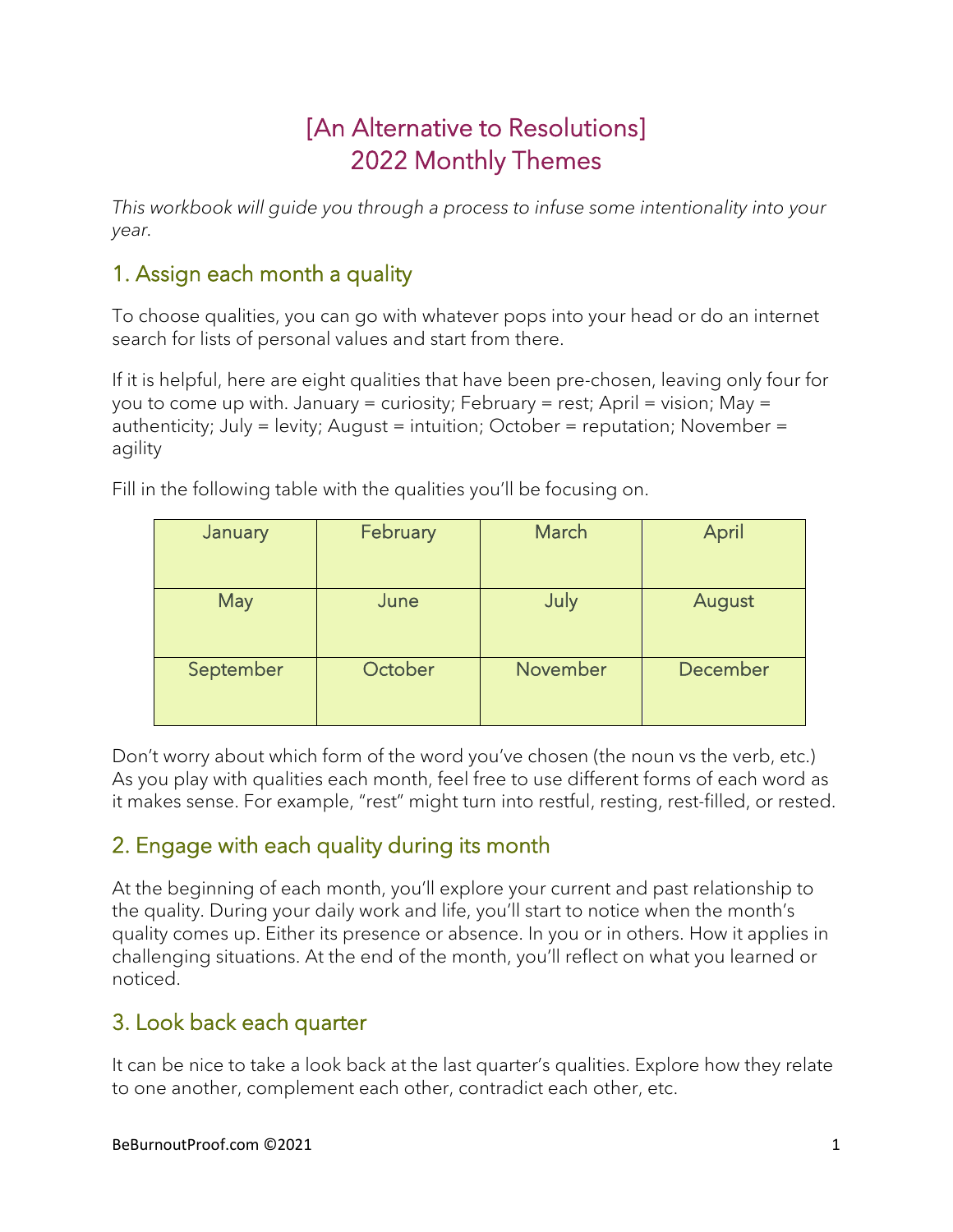January is the month of \_\_\_\_\_\_\_\_\_\_\_\_\_\_\_\_\_\_\_\_\_\_\_\_

### *Beginning of January*

### Take some time to explore your current and past relationship to the quality.

How do you personally define [quality]? What does it mean to you?

What associations or memories do you have with [quality]? What is the mix of positive to neutral to negative?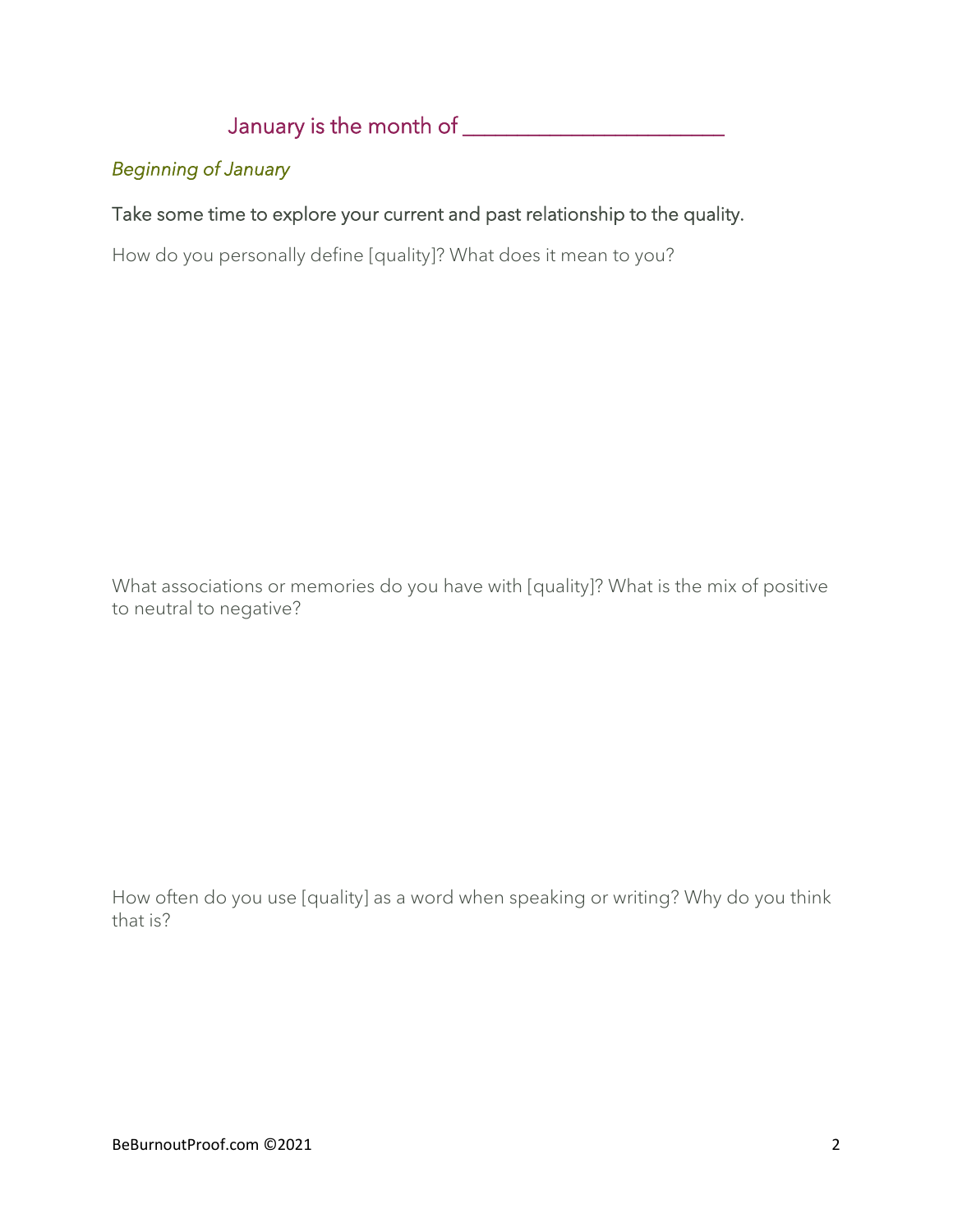If you had more of [quality] in your life, what would that mean for you? What about if you had less of it?

#### *Weekly Reflections*

Notice when [quality] comes up. Either its presence or absence. In you or in others. Take a few moments to reflect at the end of each week.

You can also play with invoking it when you are stuck or in a challenging situation. For example, you might ask yourself "how would the most [quality] person in the world approach this task/conversation/issue/etc.?" or "my touchstone for the month is [quality], how might I apply that here?"

Some people like to phrase qualities as affirmations like "I am [quality]" or "[quality] is abundant in my life when I remember to look for it.

Be open to how [quality] may show up during the month, especially as your attention/intention is on it.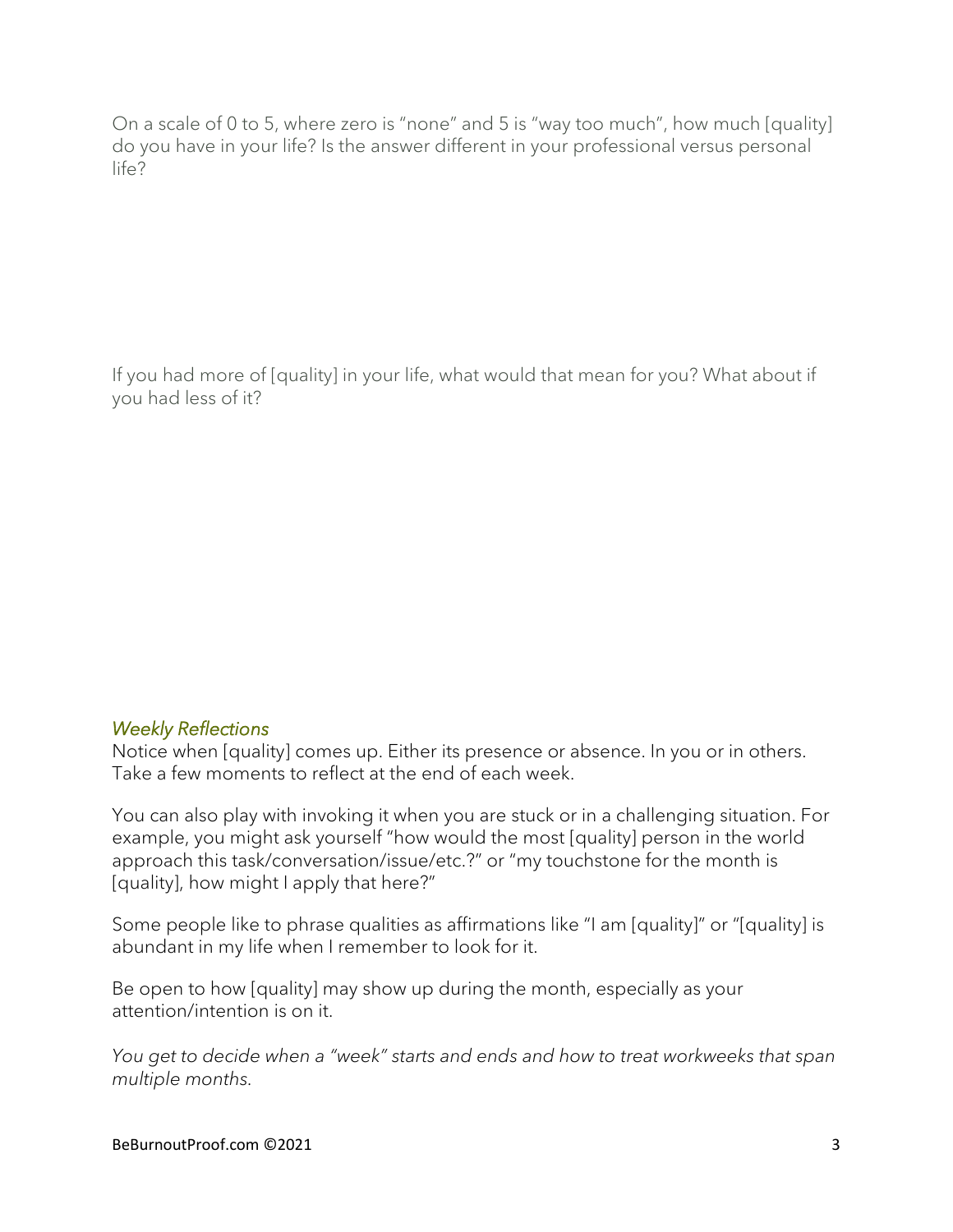Week 2:

Week 3:

Week 4:

Week 5:

### *End of January*

How has your relationship to [quality] shifted during the month? Or if it didn't shift, what are your thoughts on that?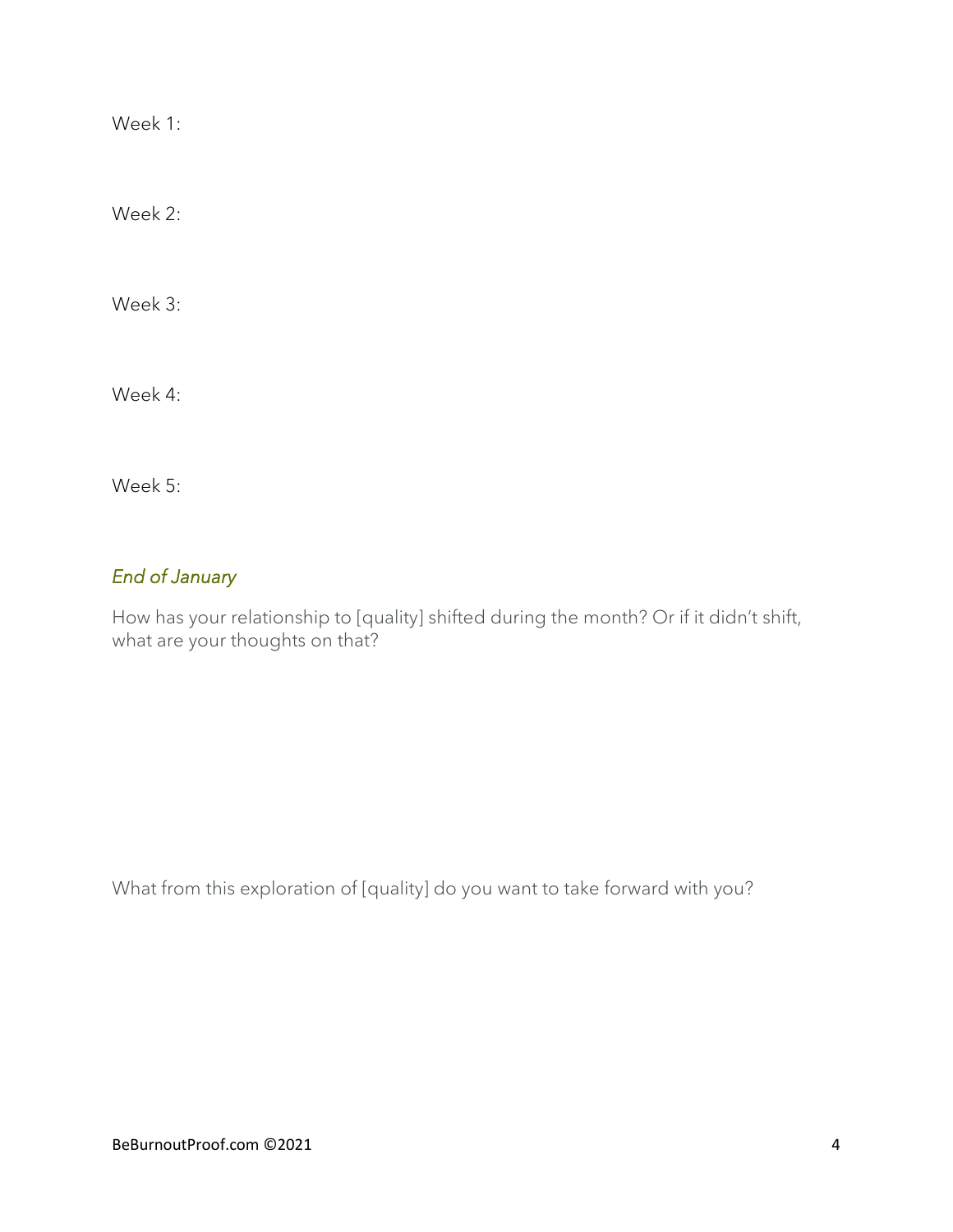# February is the month of \_\_\_\_\_\_\_\_\_\_\_\_\_\_\_\_\_\_\_\_\_\_\_\_

### *Beginning of February*

### Take some time to explore your current and past relationship to the quality.

How do you personally define [quality]? What does it mean to you?

What associations or memories do you have with [quality]? What is the mix of positive to neutral to negative?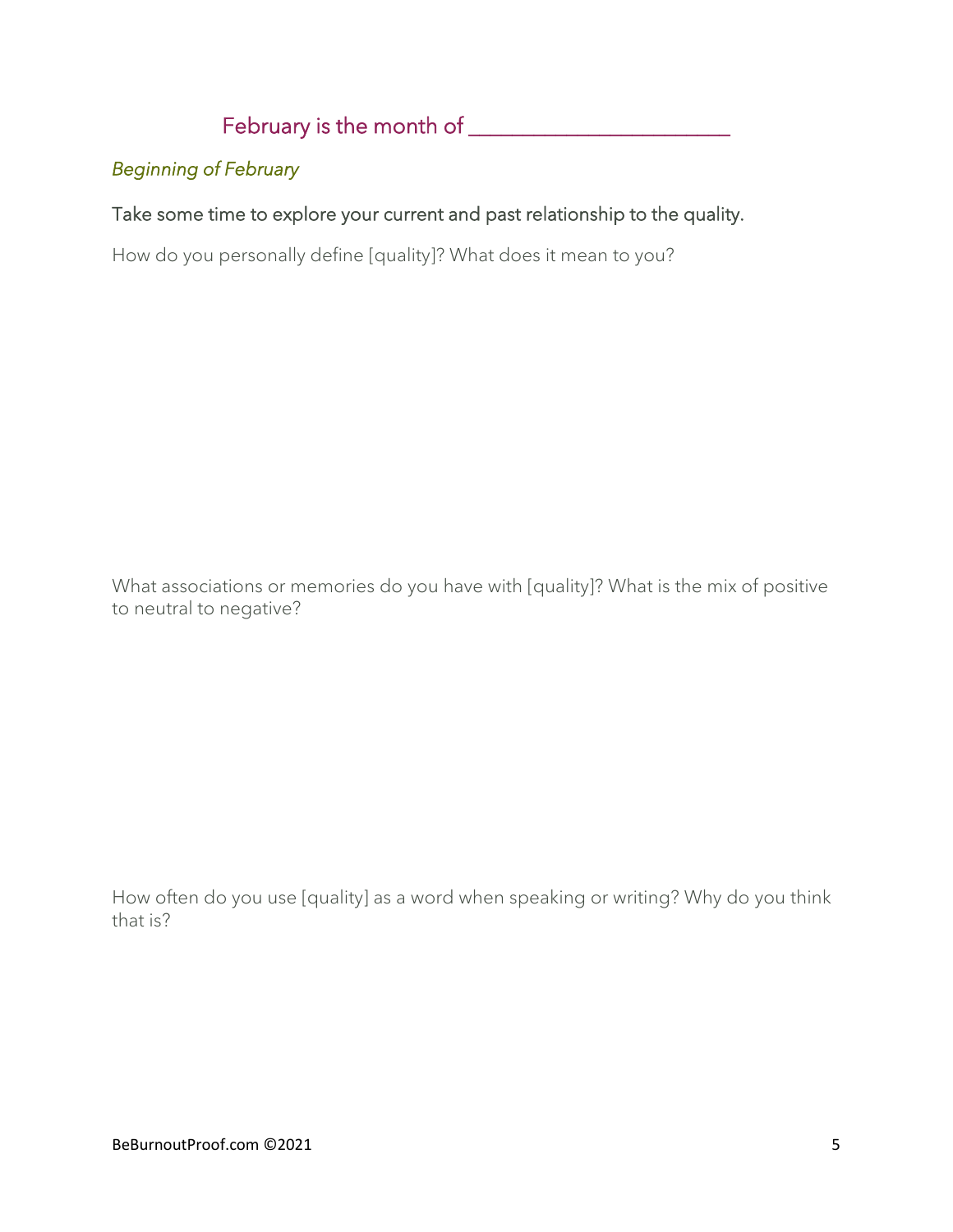If you had more of [quality] in your life, what would that mean for you? What about if you had less of it?

#### *Weekly Reflections*

Notice when [quality] comes up. Either its presence or absence. In you or in others. Take a few moments to reflect at the end of each week.

You can also play with invoking it when you are stuck or in a challenging situation. For example, you might ask yourself "how would the most [quality] person in the world approach this task/conversation/issue/etc.?" or "my touchstone for the month is [quality], how might I apply that here?"

Some people like to phrase qualities as affirmations like "I am [quality]" or "[quality] is abundant in my life when I remember to look for it.

Be open to how [quality] may show up during the month, especially as your attention/intention is on it.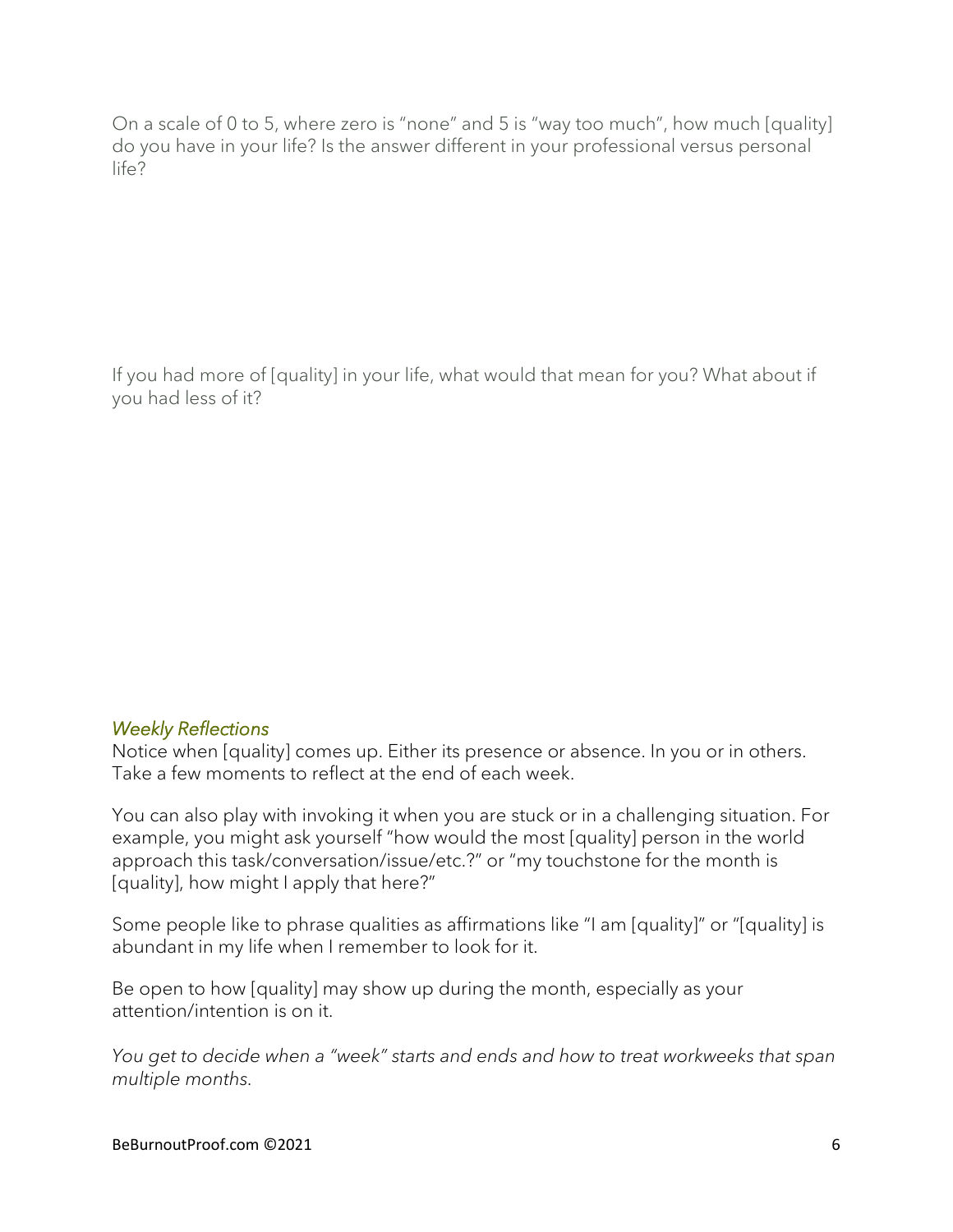Week 2:

Week 3:

Week 4:

Week 5:

### *End of February*

How has your relationship to [quality] shifted during the month? Or if it didn't shift, what are your thoughts on that?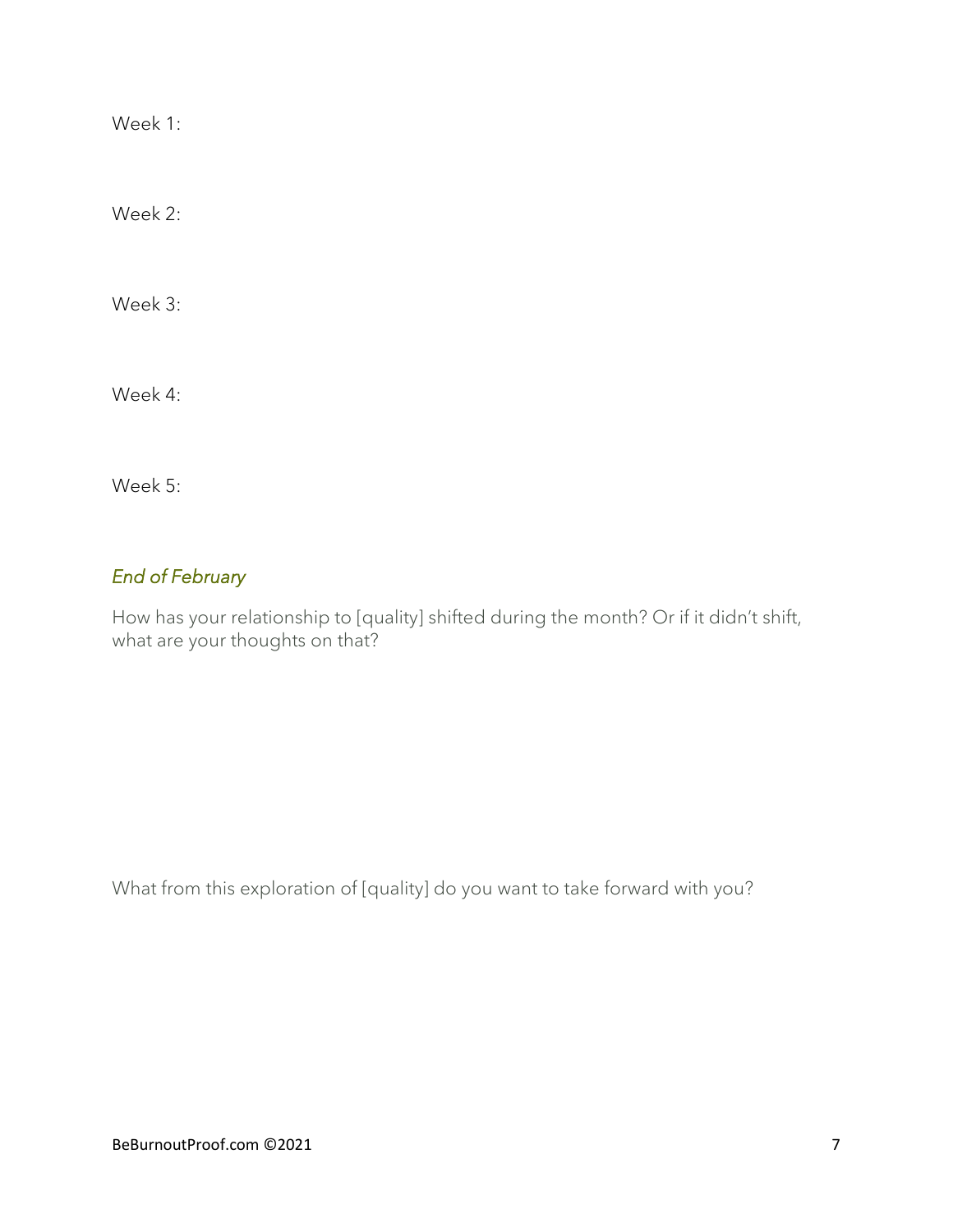# March is the month of \_\_\_\_\_\_\_\_\_\_\_\_\_\_\_\_\_\_\_\_\_\_\_\_

### *Beginning of March*

### Take some time to explore your current and past relationship to the quality.

How do you personally define [quality]? What does it mean to you?

What associations or memories do you have with [quality]? What is the mix of positive to neutral to negative?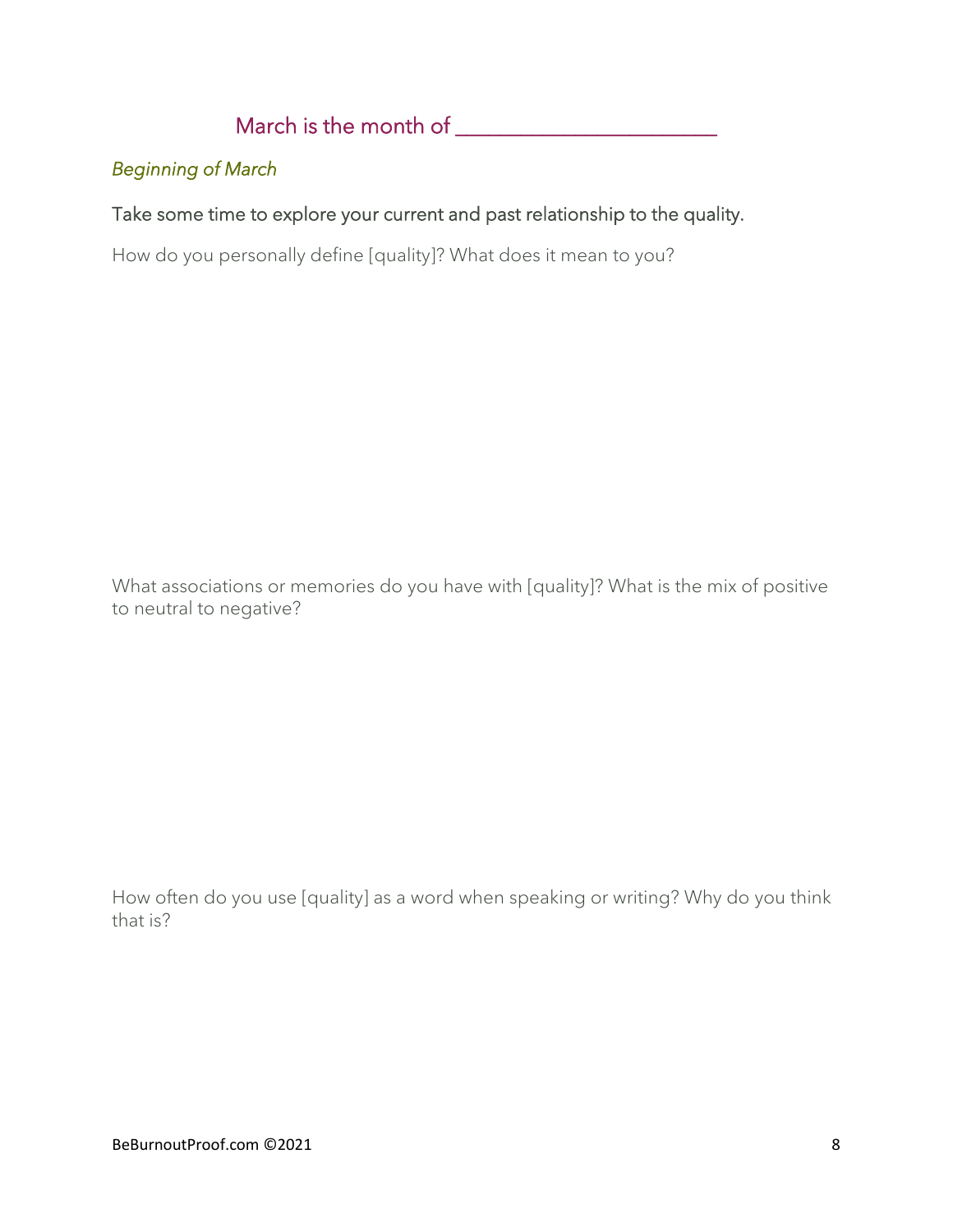If you had more of [quality] in your life, what would that mean for you? What about if you had less of it?

#### *Weekly Reflections*

Notice when [quality] comes up. Either its presence or absence. In you or in others. Take a few moments to reflect at the end of each week.

You can also play with invoking it when you are stuck or in a challenging situation. For example, you might ask yourself "how would the most [quality] person in the world approach this task/conversation/issue/etc.?" or "my touchstone for the month is [quality], how might I apply that here?"

Some people like to phrase qualities as affirmations like "I am [quality]" or "[quality] is abundant in my life when I remember to look for it.

Be open to how [quality] may show up during the month, especially as your attention/intention is on it.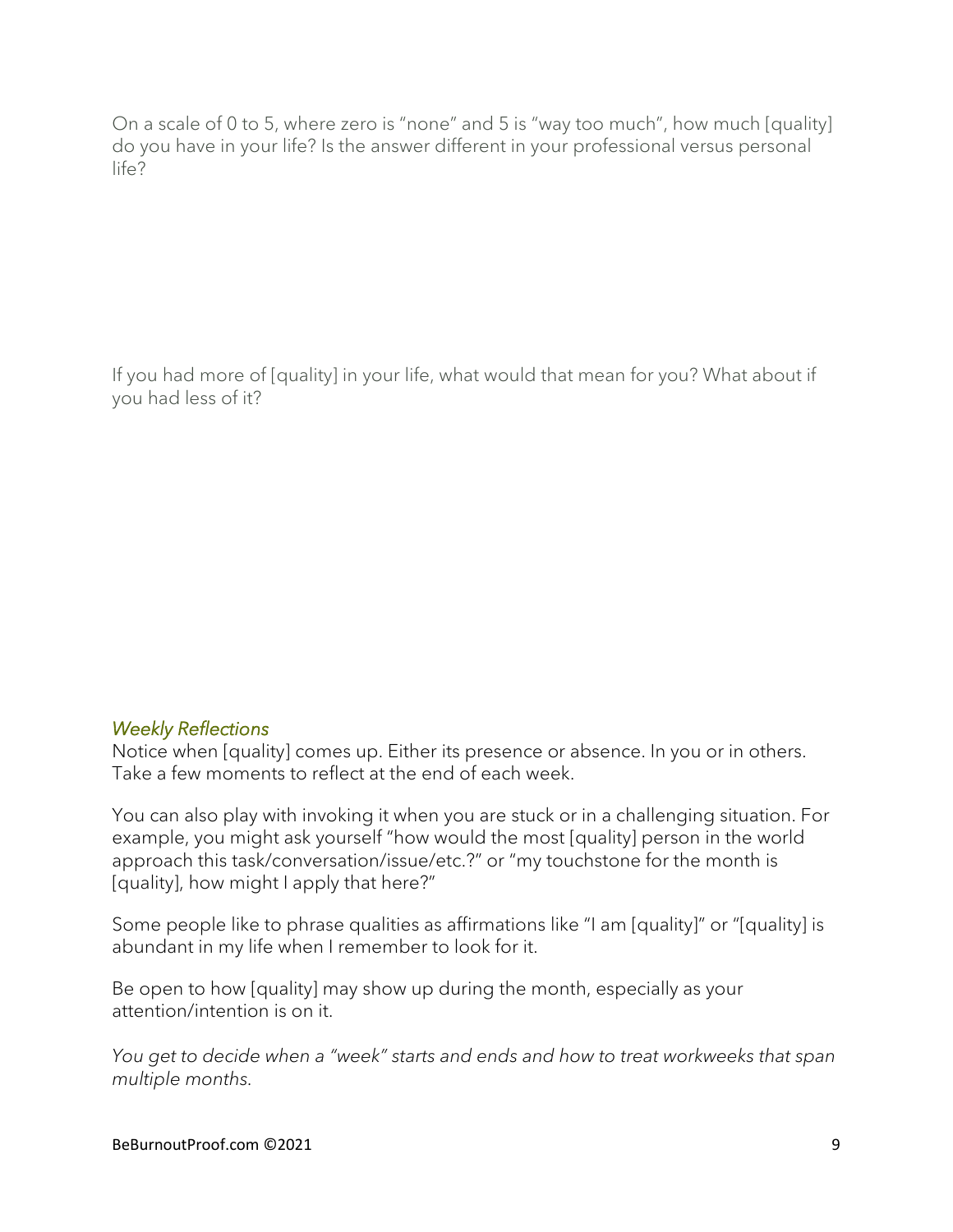Week 2:

Week 3:

Week 4:

Week 5:

### *End of March*

How has your relationship to [quality] shifted during the month? Or if it didn't shift, what are your thoughts on that?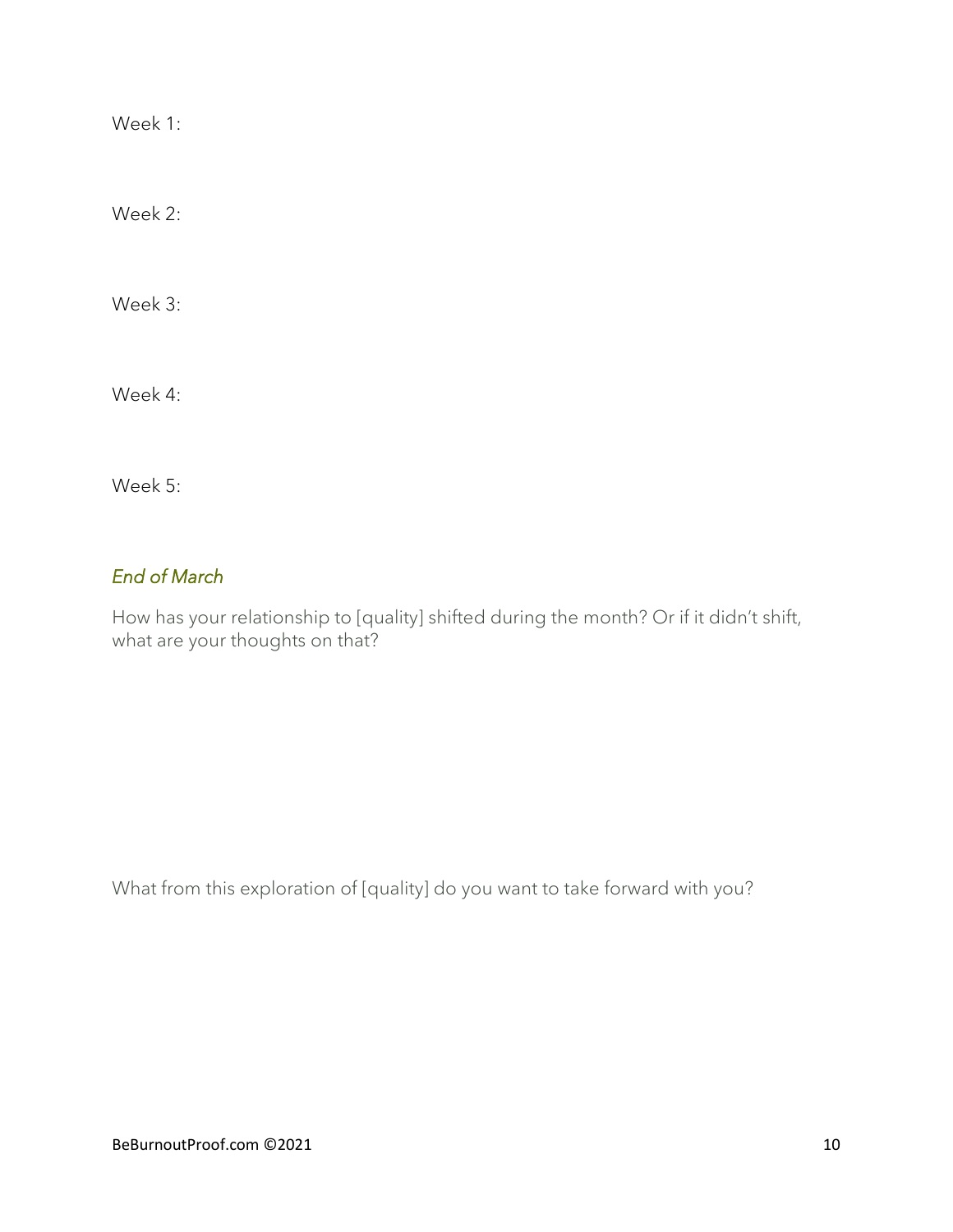## 1<sup>st</sup> Quarter Look Back

How do the first three month's qualities relate to one another? Do they complement or contradict each other in your life?

What was your experience like with using the qualities in the first quarter?

Is there anything you'd like to try differently as you approach the next quarter?

Other thoughts: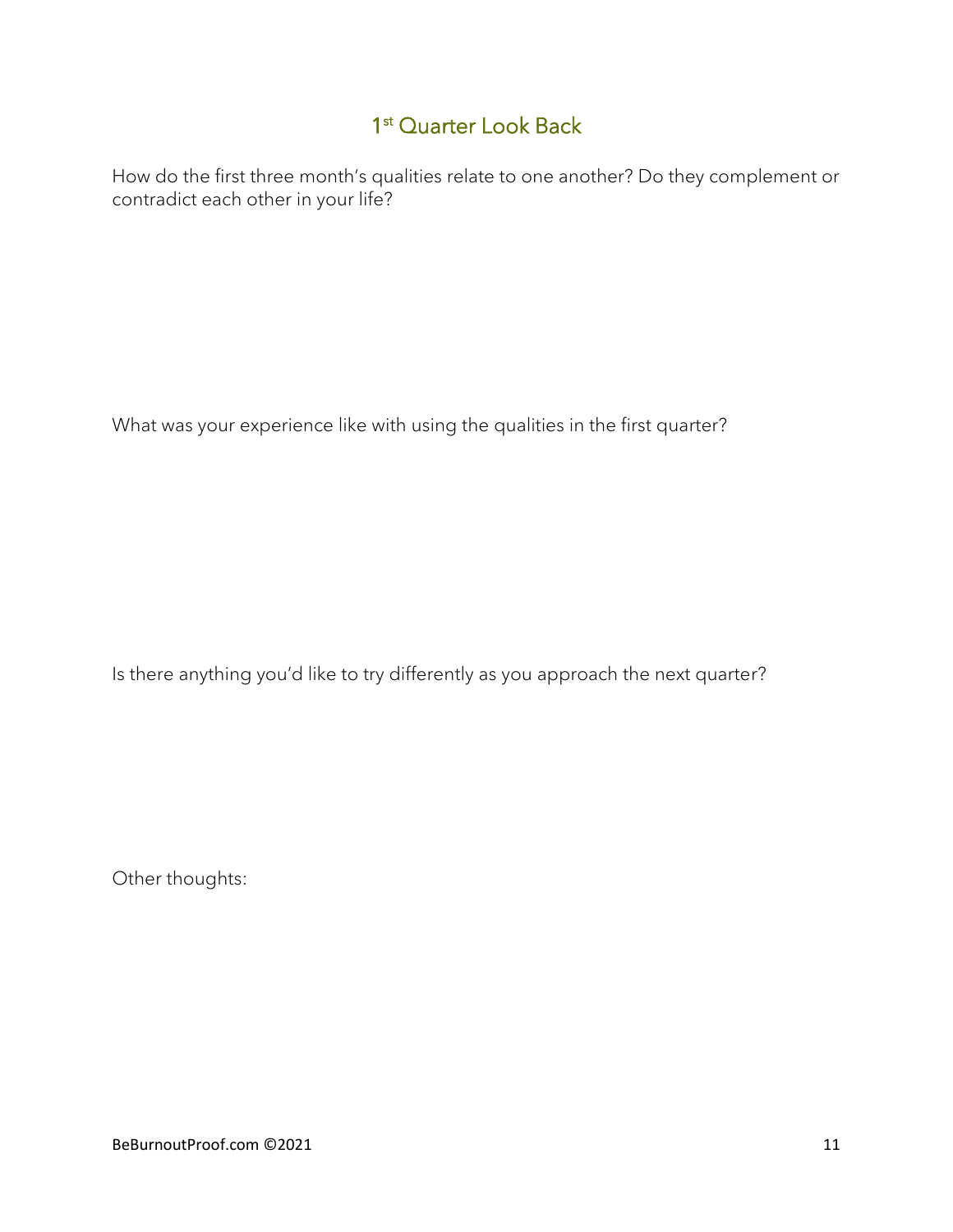## April is the month of \_\_\_\_\_\_\_\_\_\_\_\_\_\_\_\_\_\_\_\_\_\_\_\_

### *Beginning of April*

### Take some time to explore your current and past relationship to the quality.

How do you personally define [quality]? What does it mean to you?

What associations or memories do you have with [quality]? What is the mix of positive to neutral to negative?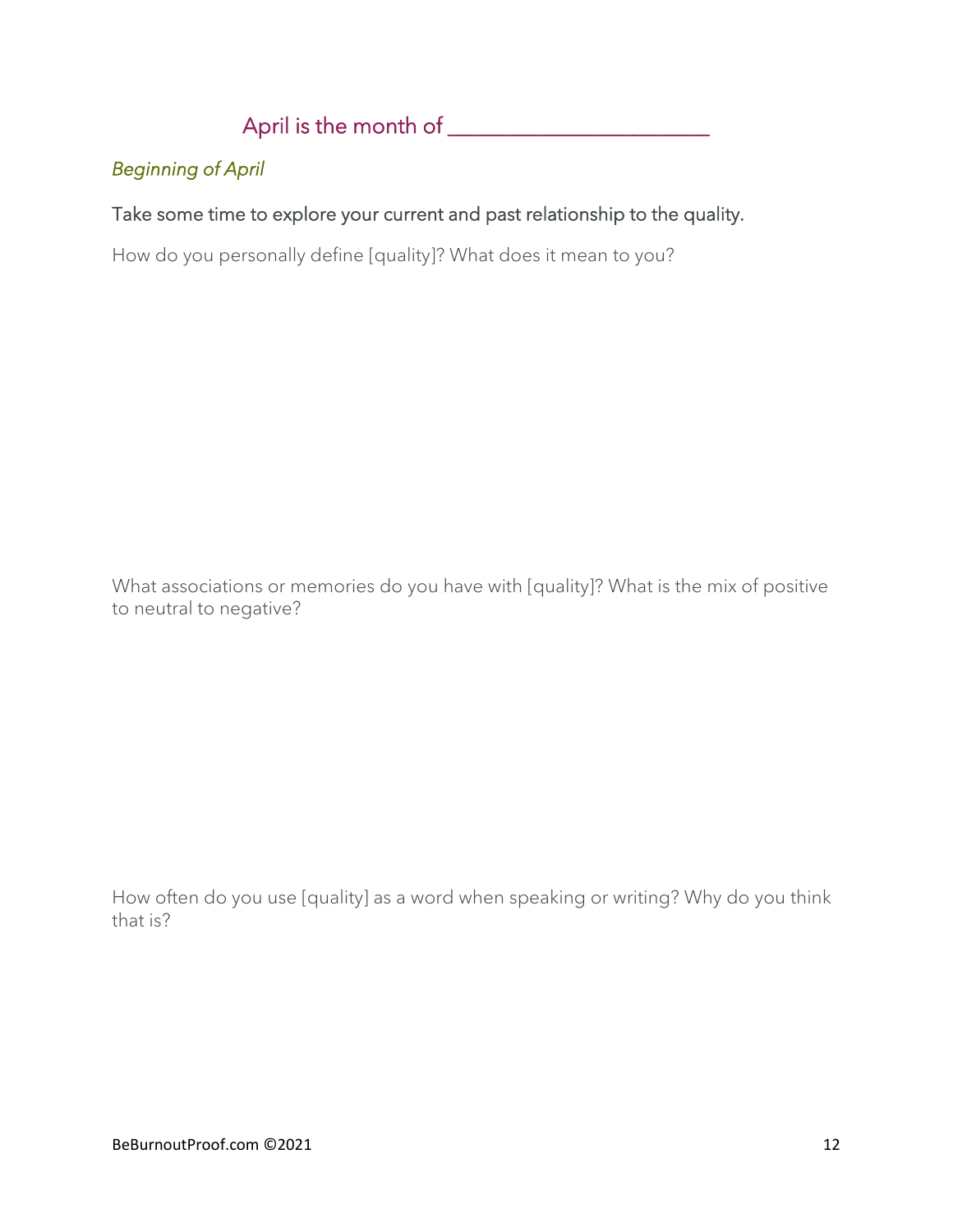If you had more of [quality] in your life, what would that mean for you? What about if you had less of it?

#### *Weekly Reflections*

Notice when [quality] comes up. Either its presence or absence. In you or in others. Take a few moments to reflect at the end of each week.

You can also play with invoking it when you are stuck or in a challenging situation. For example, you might ask yourself "how would the most [quality] person in the world approach this task/conversation/issue/etc.?" or "my touchstone for the month is [quality], how might I apply that here?"

Some people like to phrase qualities as affirmations like "I am [quality]" or "[quality] is abundant in my life when I remember to look for it.

Be open to how [quality] may show up during the month, especially as your attention/intention is on it.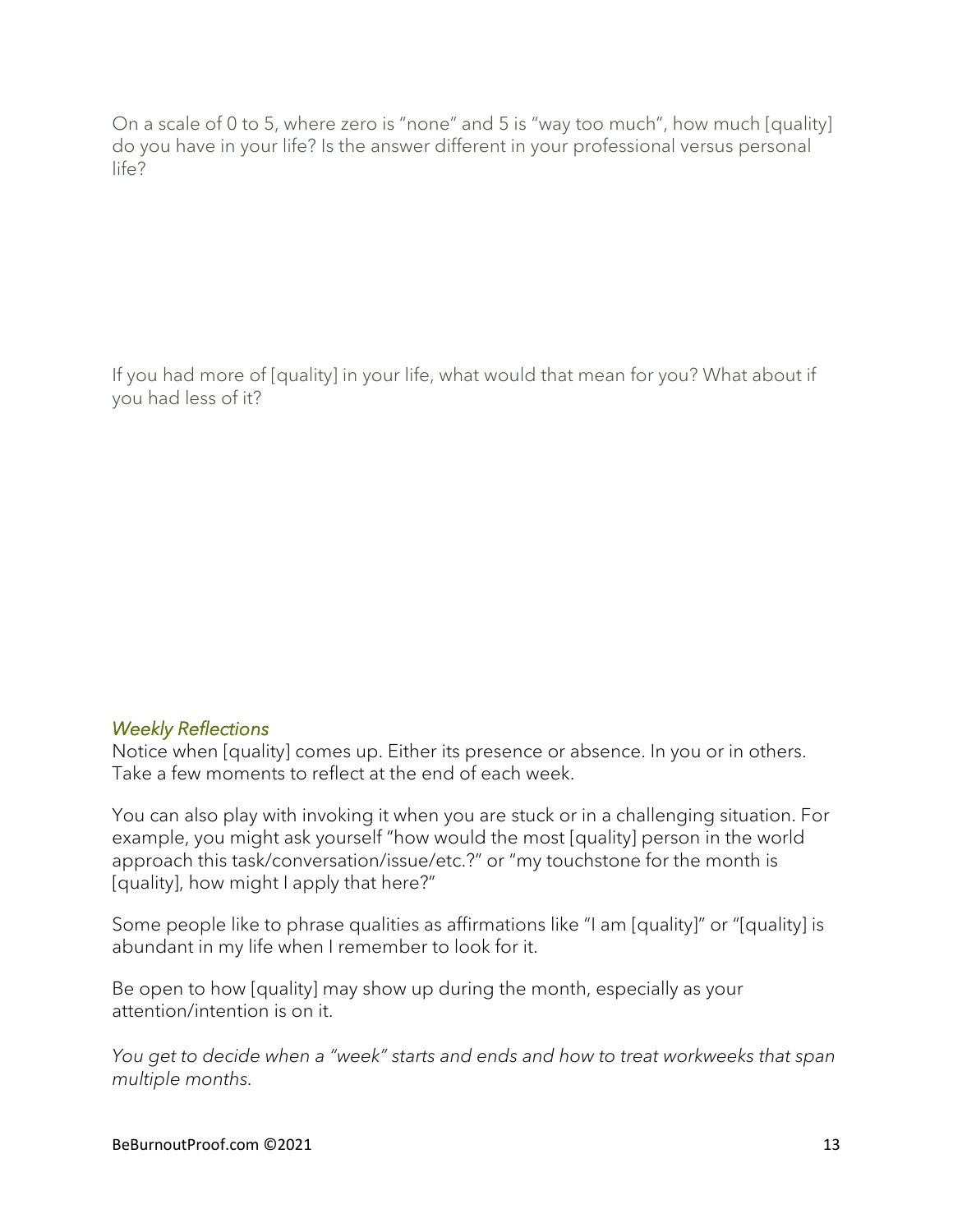Week 2:

Week 3:

Week 4:

Week 5:

### *End of April*

How has your relationship to [quality] shifted during the month? Or if it didn't shift, what are your thoughts on that?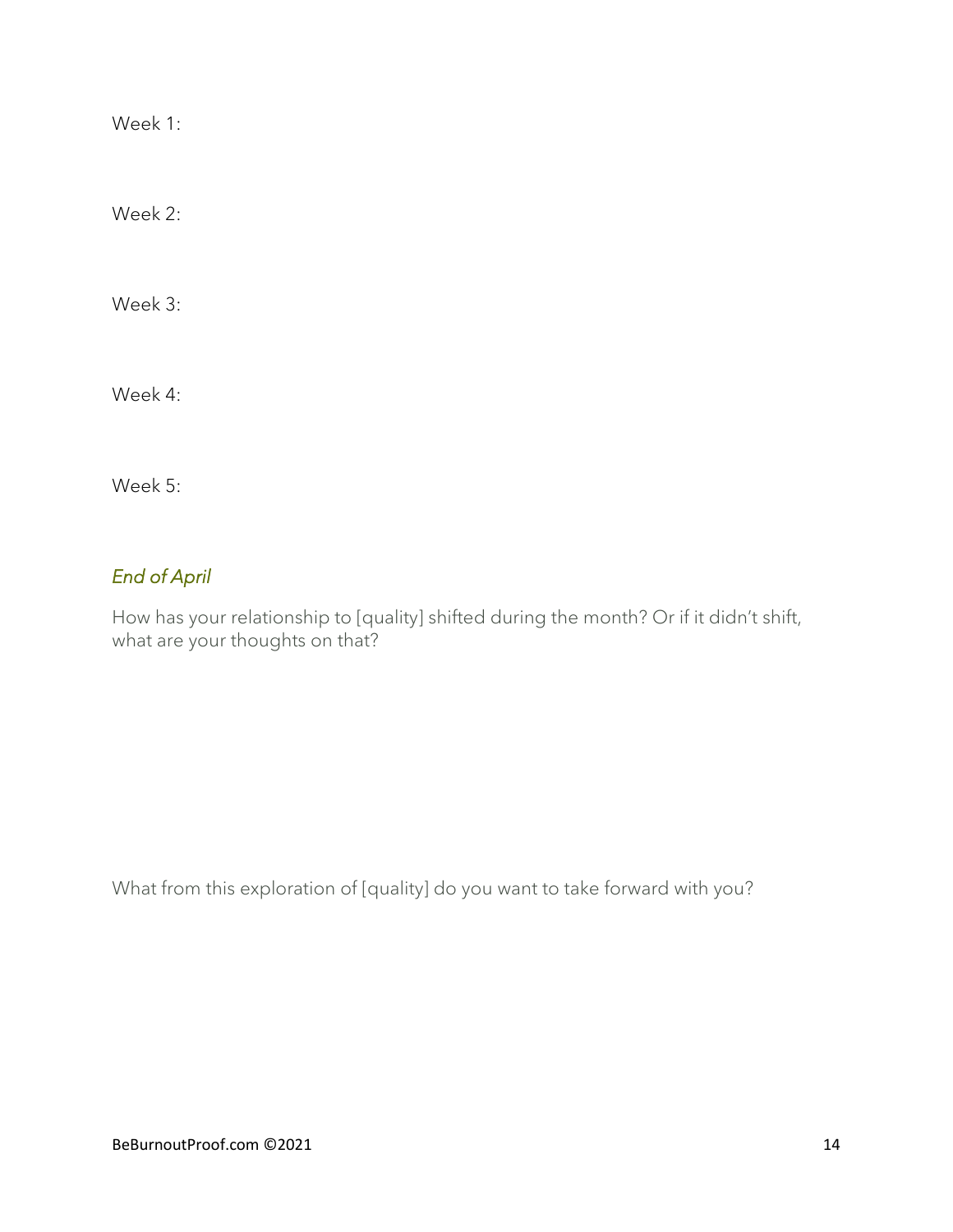## May is the month of  $\qquad \qquad$

### *Beginning of May*

### Take some time to explore your current and past relationship to the quality.

How do you personally define [quality]? What does it mean to you?

What associations or memories do you have with [quality]? What is the mix of positive to neutral to negative?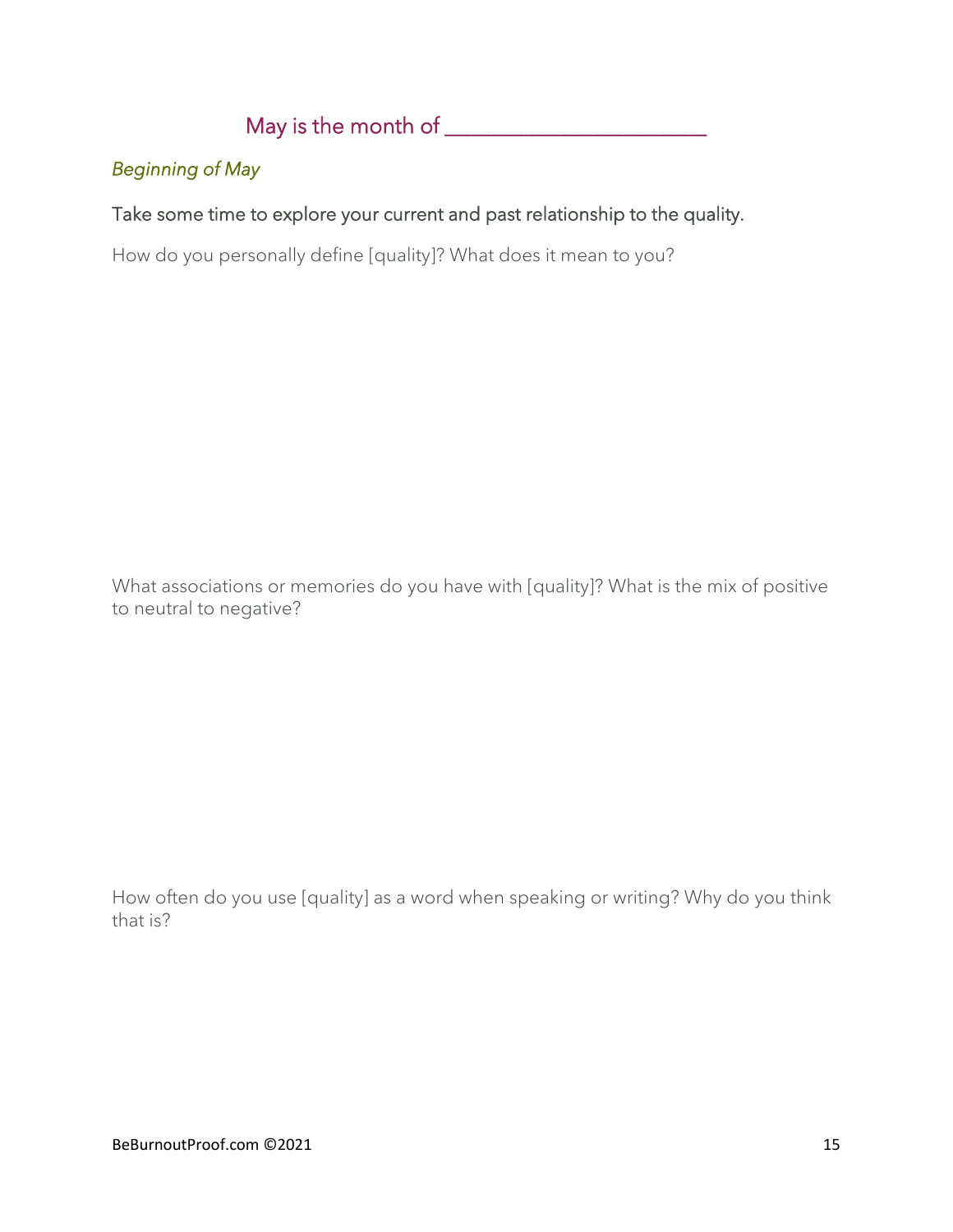If you had more of [quality] in your life, what would that mean for you? What about if you had less of it?

#### *Weekly Reflections*

Notice when [quality] comes up. Either its presence or absence. In you or in others. Take a few moments to reflect at the end of each week.

You can also play with invoking it when you are stuck or in a challenging situation. For example, you might ask yourself "how would the most [quality] person in the world approach this task/conversation/issue/etc.?" or "my touchstone for the month is [quality], how might I apply that here?"

Some people like to phrase qualities as affirmations like "I am [quality]" or "[quality] is abundant in my life when I remember to look for it.

Be open to how [quality] may show up during the month, especially as your attention/intention is on it.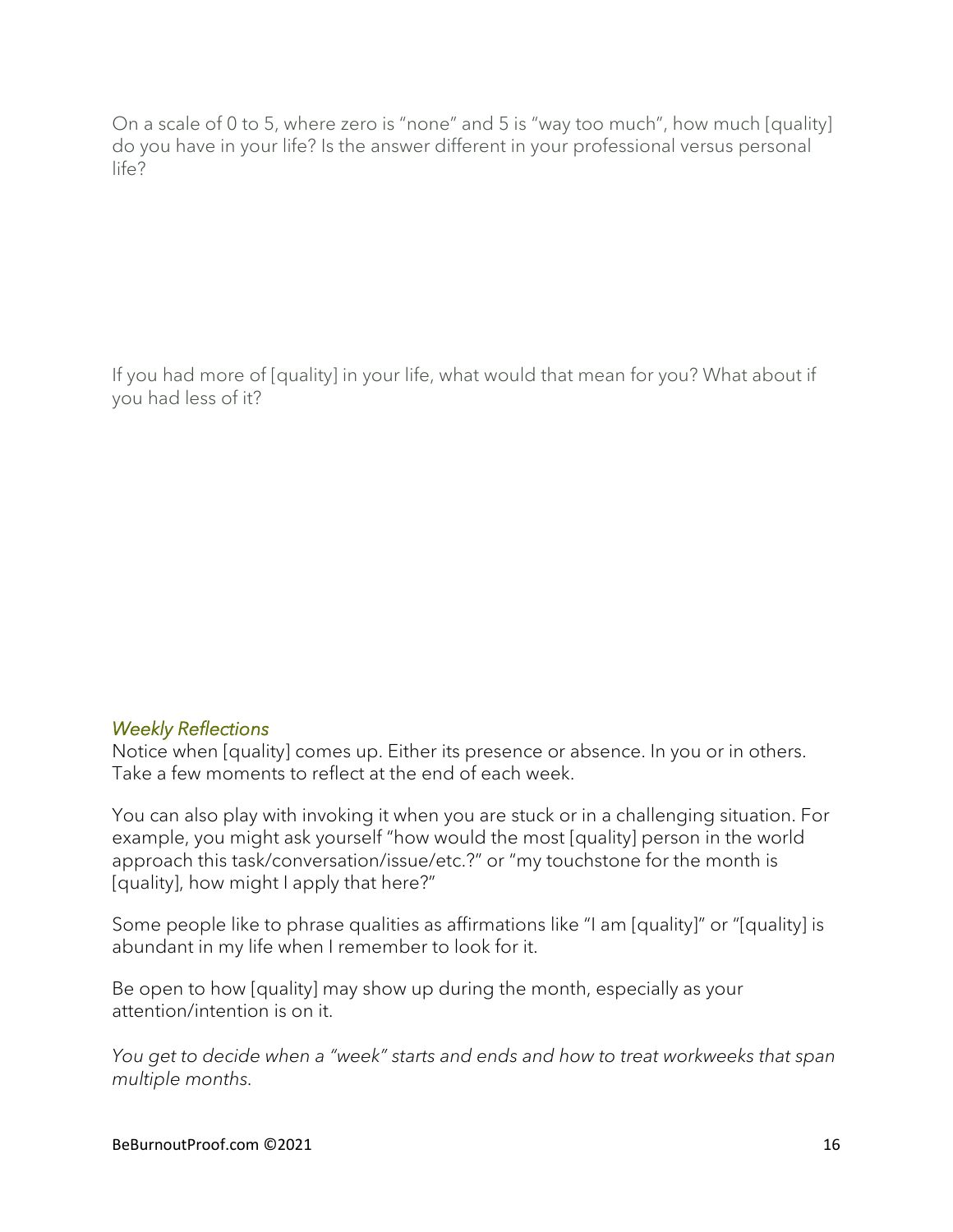Week 2:

Week 3:

Week 4:

Week 5:

## *End of May*

How has your relationship to [quality] shifted during the month? Or if it didn't shift, what are your thoughts on that?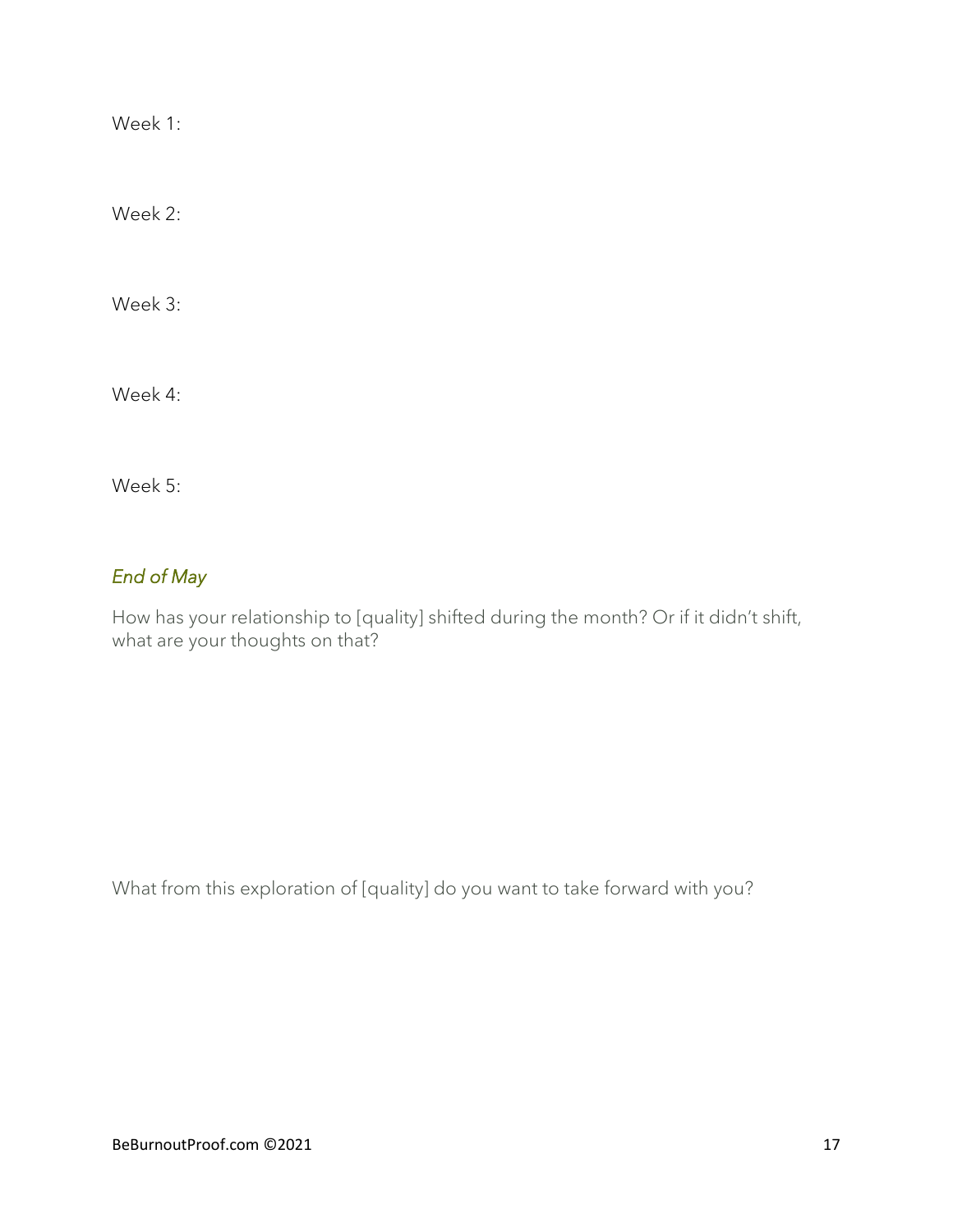## June is the month of \_\_\_\_\_\_\_\_\_\_\_\_\_\_\_\_\_\_\_\_\_\_\_\_

### *Beginning of June*

### Take some time to explore your current and past relationship to the quality.

How do you personally define [quality]? What does it mean to you?

What associations or memories do you have with [quality]? What is the mix of positive to neutral to negative?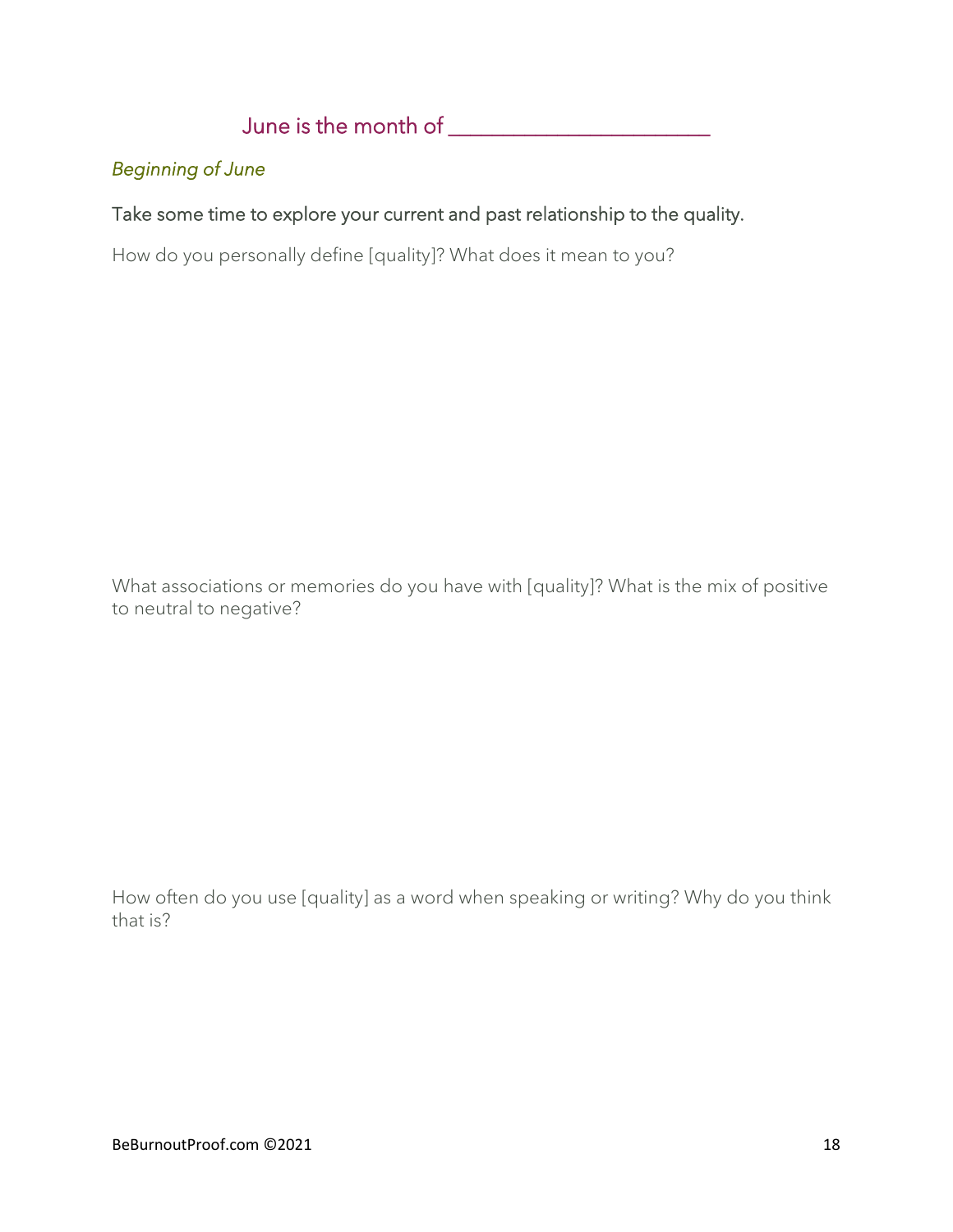If you had more of [quality] in your life, what would that mean for you? What about if you had less of it?

#### *Weekly Reflections*

Notice when [quality] comes up. Either its presence or absence. In you or in others. Take a few moments to reflect at the end of each week.

You can also play with invoking it when you are stuck or in a challenging situation. For example, you might ask yourself "how would the most [quality] person in the world approach this task/conversation/issue/etc.?" or "my touchstone for the month is [quality], how might I apply that here?"

Some people like to phrase qualities as affirmations like "I am [quality]" or "[quality] is abundant in my life when I remember to look for it.

Be open to how [quality] may show up during the month, especially as your attention/intention is on it.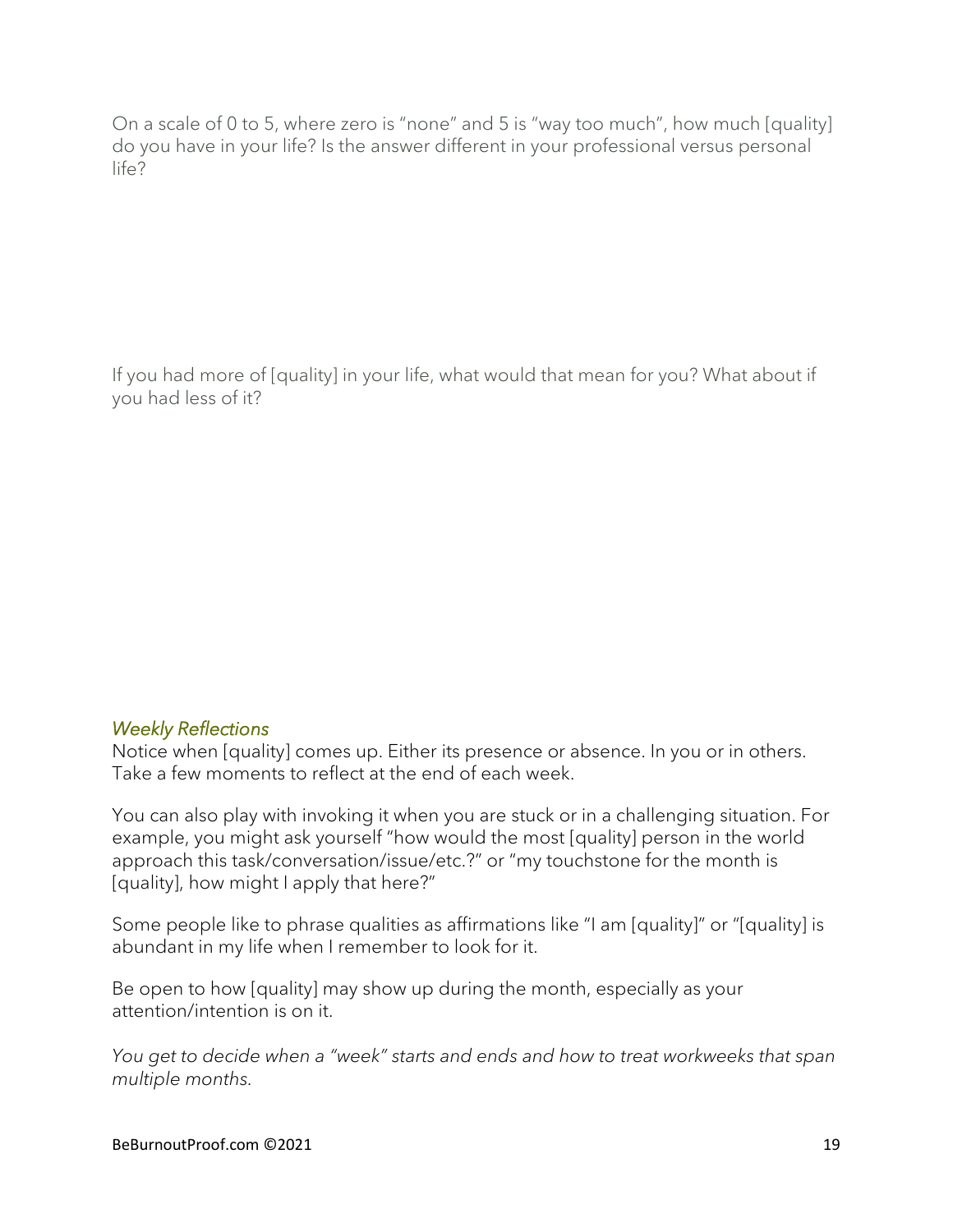Week 2:

Week 3:

Week 4:

Week 5:

### *End of June*

How has your relationship to [quality] shifted during the month? Or if it didn't shift, what are your thoughts on that?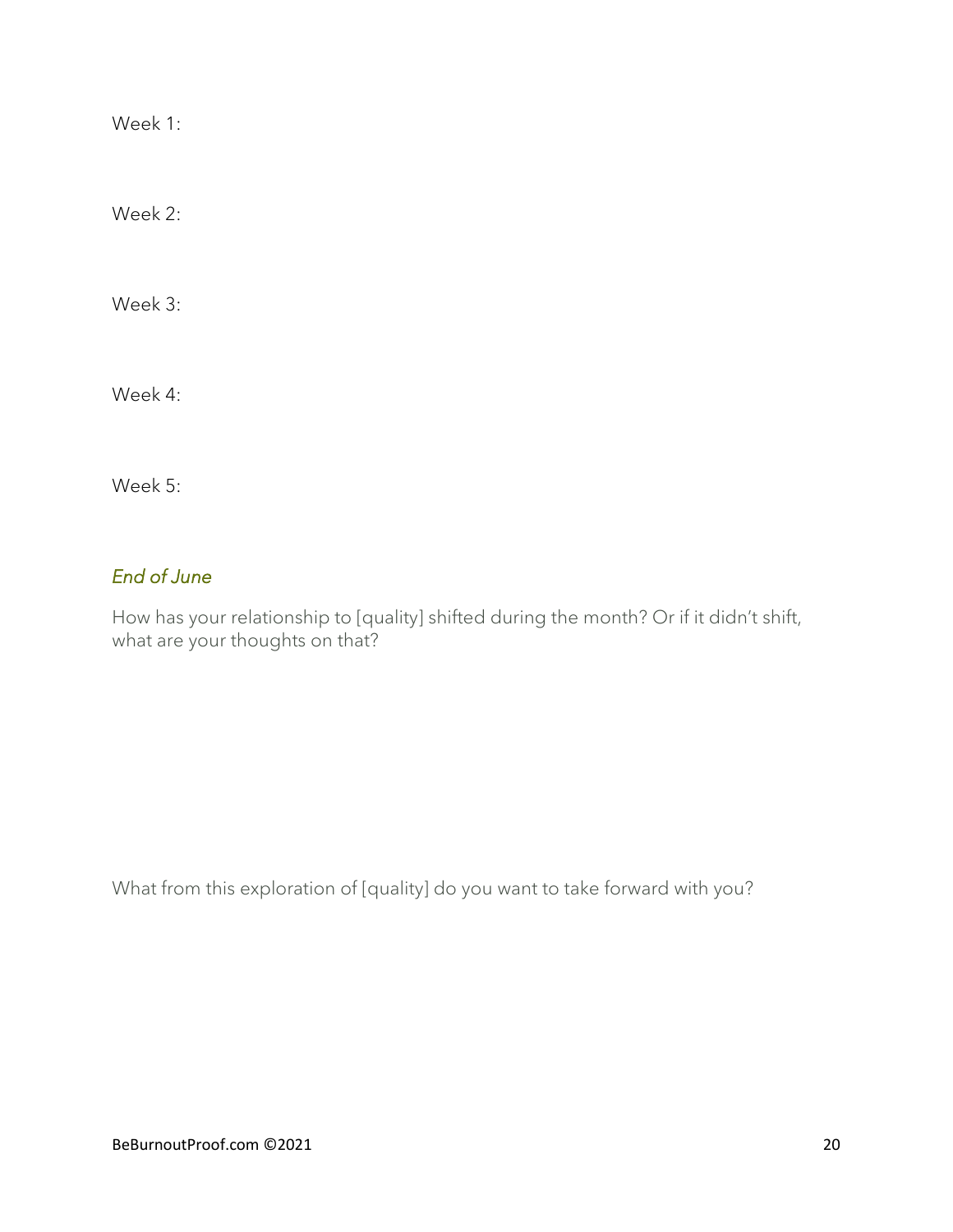## 2<sup>nd</sup> Quarter Look Back

How do the last three month's qualities relate to one another? Do they complement or contradict each other in your life?

What was your experience like with using the qualities in this quarter?

Is there anything you'd like to try differently as you approach the next quarter?

Other thoughts: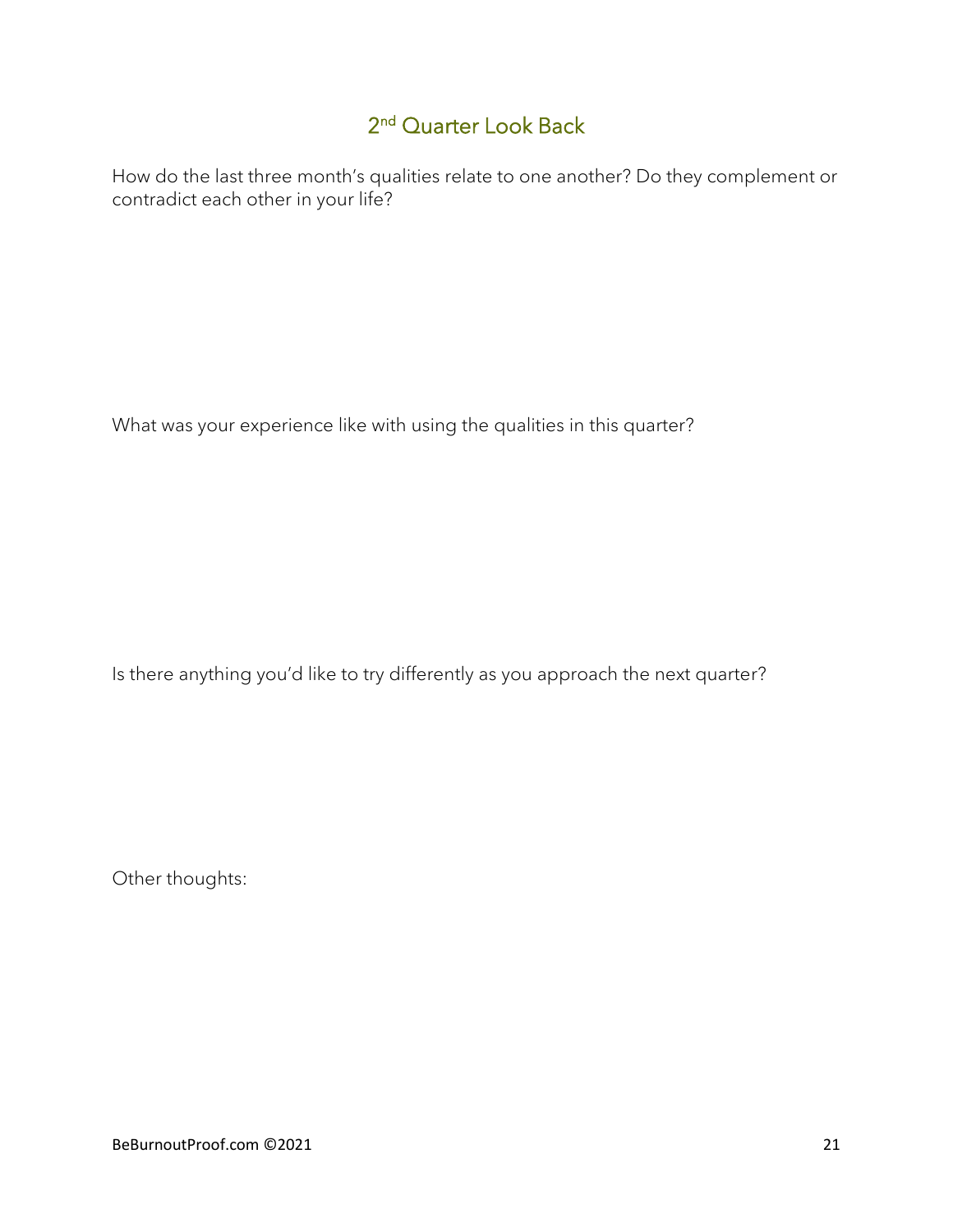## July is the month of \_\_\_\_\_\_\_\_\_\_\_\_\_\_\_\_\_\_\_\_\_\_\_\_

### *Beginning of July*

### Take some time to explore your current and past relationship to the quality.

How do you personally define [quality]? What does it mean to you?

What associations or memories do you have with [quality]? What is the mix of positive to neutral to negative?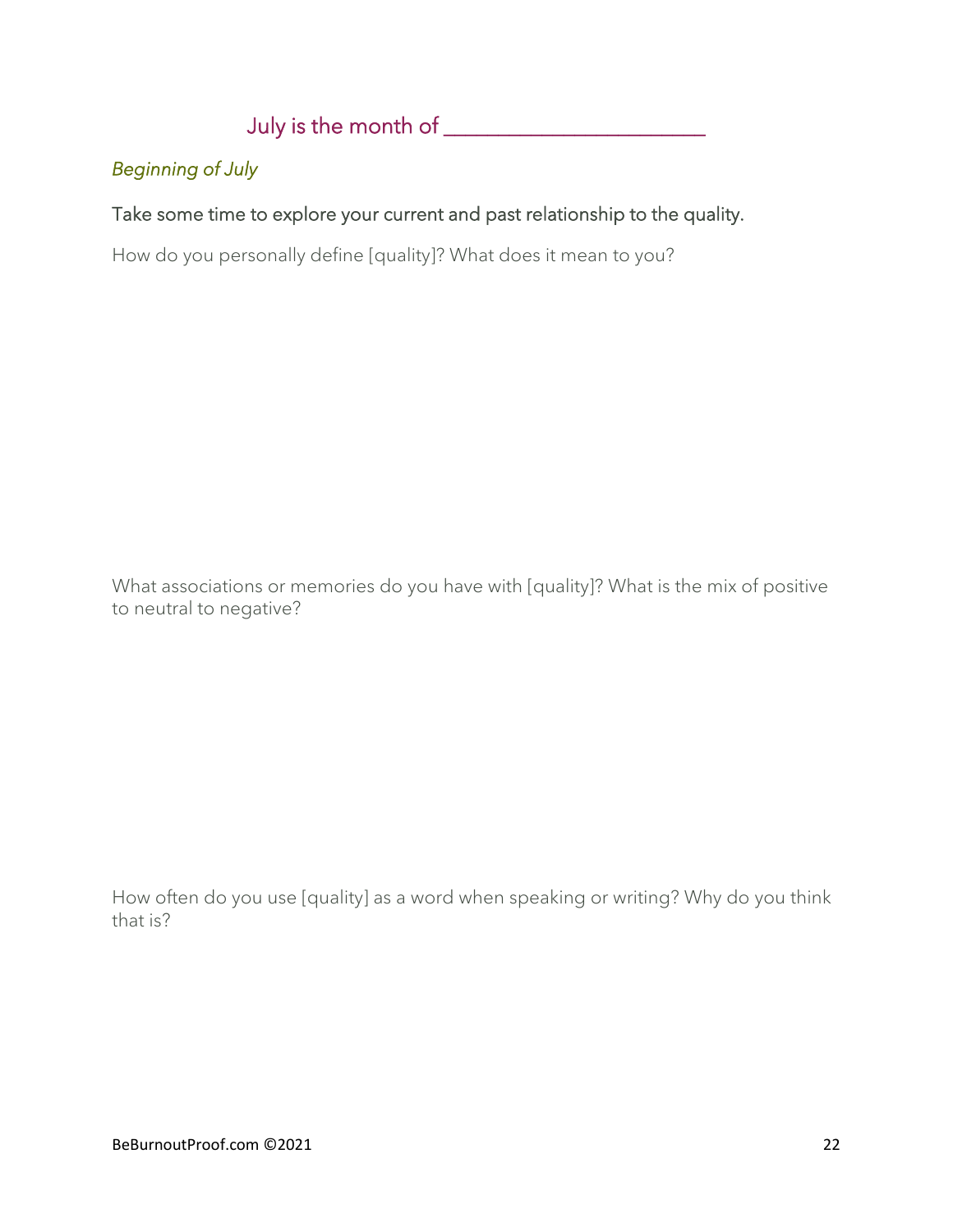If you had more of [quality] in your life, what would that mean for you? What about if you had less of it?

#### *Weekly Reflections*

Notice when [quality] comes up. Either its presence or absence. In you or in others. Take a few moments to reflect at the end of each week.

You can also play with invoking it when you are stuck or in a challenging situation. For example, you might ask yourself "how would the most [quality] person in the world approach this task/conversation/issue/etc.?" or "my touchstone for the month is [quality], how might I apply that here?"

Some people like to phrase qualities as affirmations like "I am [quality]" or "[quality] is abundant in my life when I remember to look for it.

Be open to how [quality] may show up during the month, especially as your attention/intention is on it.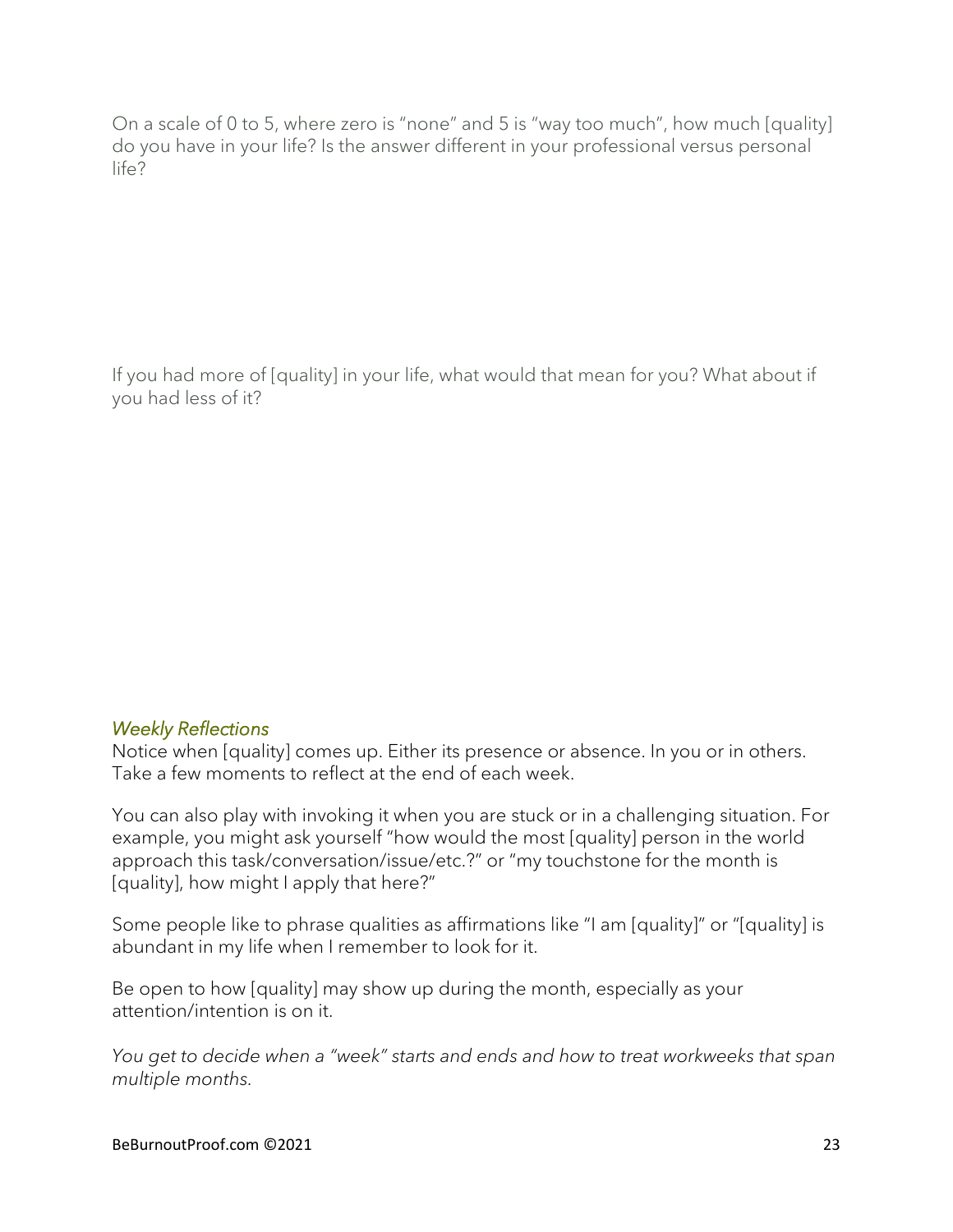Week 2:

Week 3:

Week 4:

Week 5:

## *End of July*

How has your relationship to [quality] shifted during the month? Or if it didn't shift, what are your thoughts on that?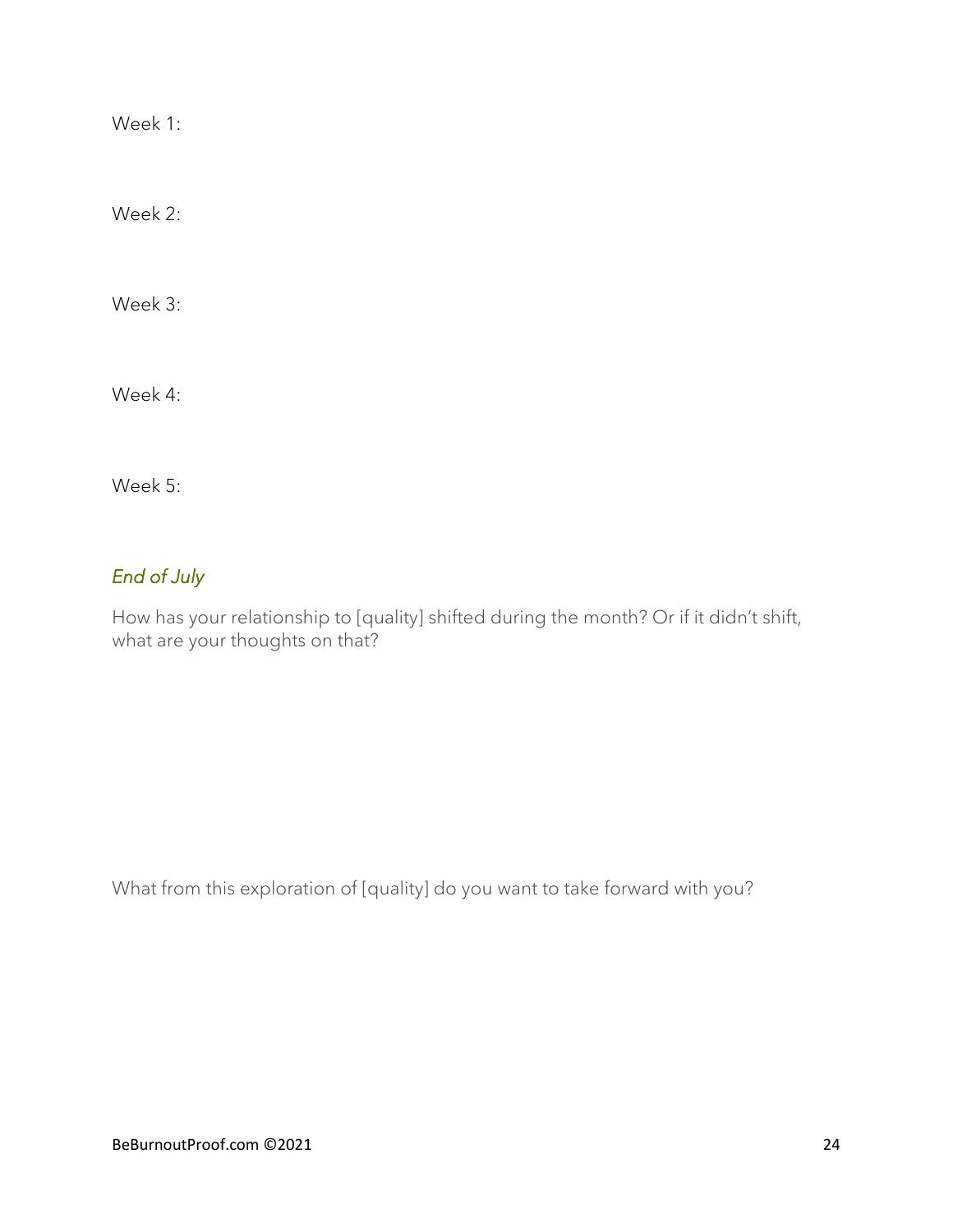## August is the month of \_\_\_\_\_\_\_\_\_\_\_\_\_\_\_\_\_\_\_\_\_\_\_\_

### *Beginning of August*

### Take some time to explore your current and past relationship to the quality.

How do you personally define [quality]? What does it mean to you?

What associations or memories do you have with [quality]? What is the mix of positive to neutral to negative?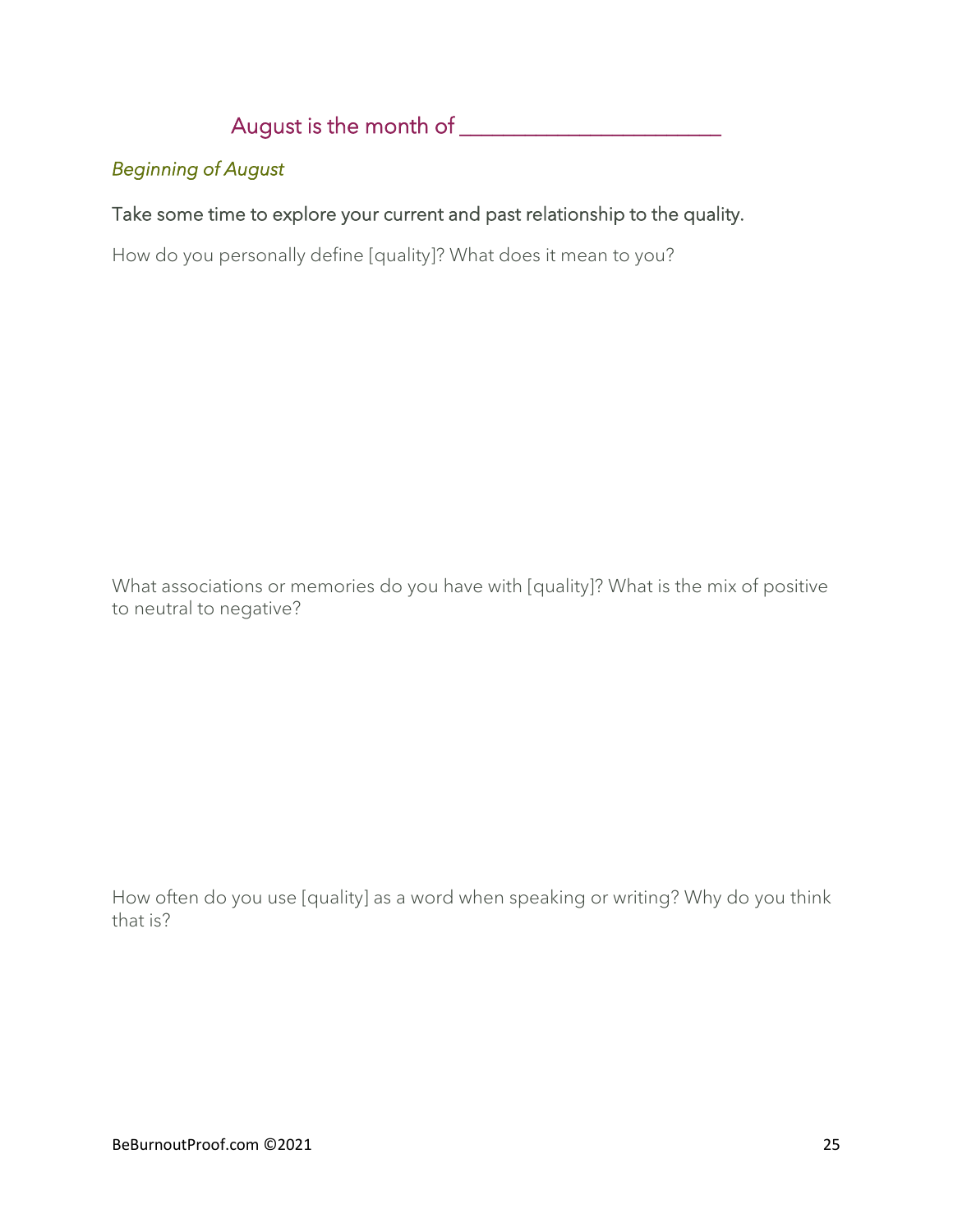If you had more of [quality] in your life, what would that mean for you? What about if you had less of it?

#### *Weekly Reflections*

Notice when [quality] comes up. Either its presence or absence. In you or in others. Take a few moments to reflect at the end of each week.

You can also play with invoking it when you are stuck or in a challenging situation. For example, you might ask yourself "how would the most [quality] person in the world approach this task/conversation/issue/etc.?" or "my touchstone for the month is [quality], how might I apply that here?"

Some people like to phrase qualities as affirmations like "I am [quality]" or "[quality] is abundant in my life when I remember to look for it.

Be open to how [quality] may show up during the month, especially as your attention/intention is on it.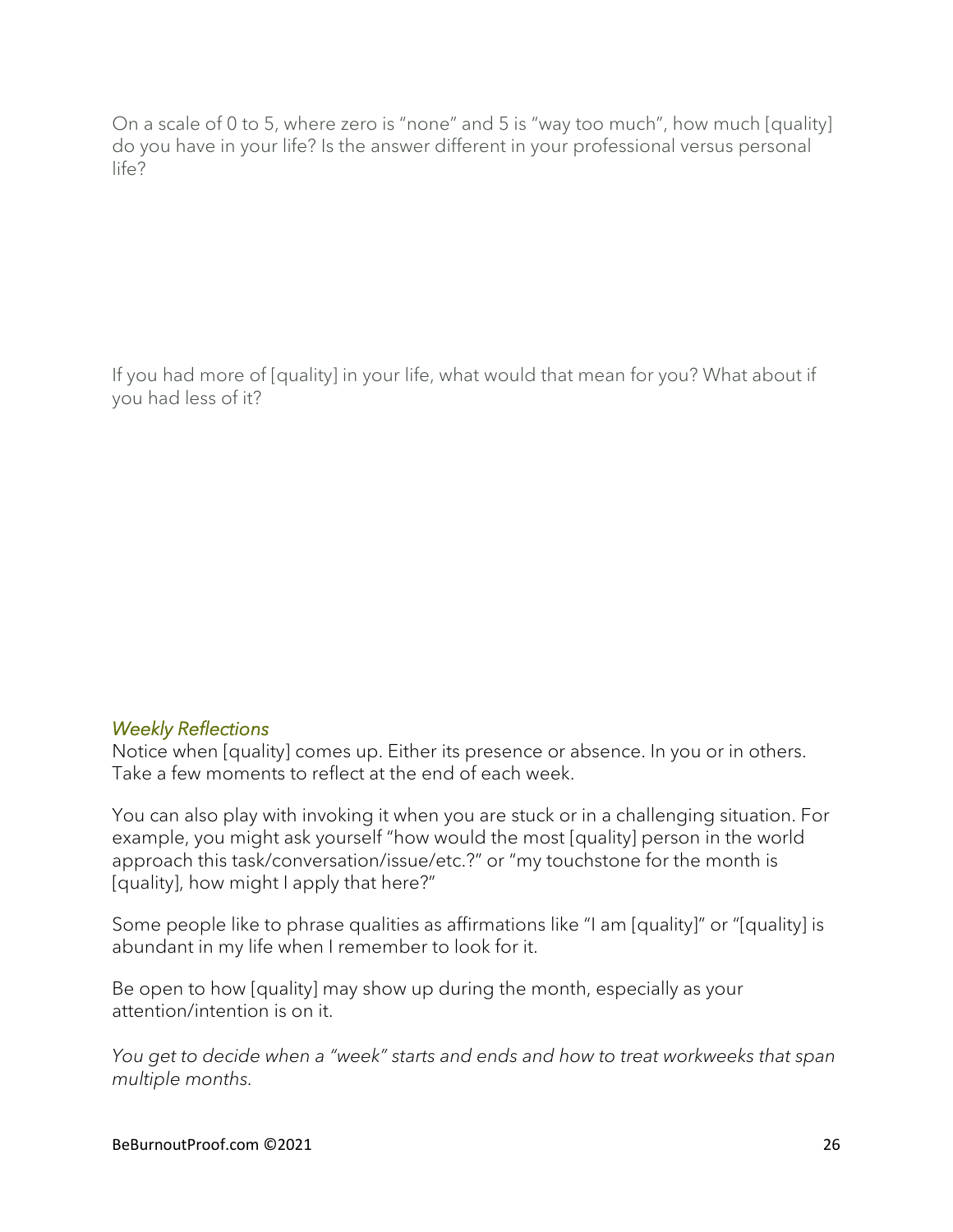Week 2:

Week 3:

Week 4:

Week 5:

## *End of August*

How has your relationship to [quality] shifted during the month? Or if it didn't shift, what are your thoughts on that?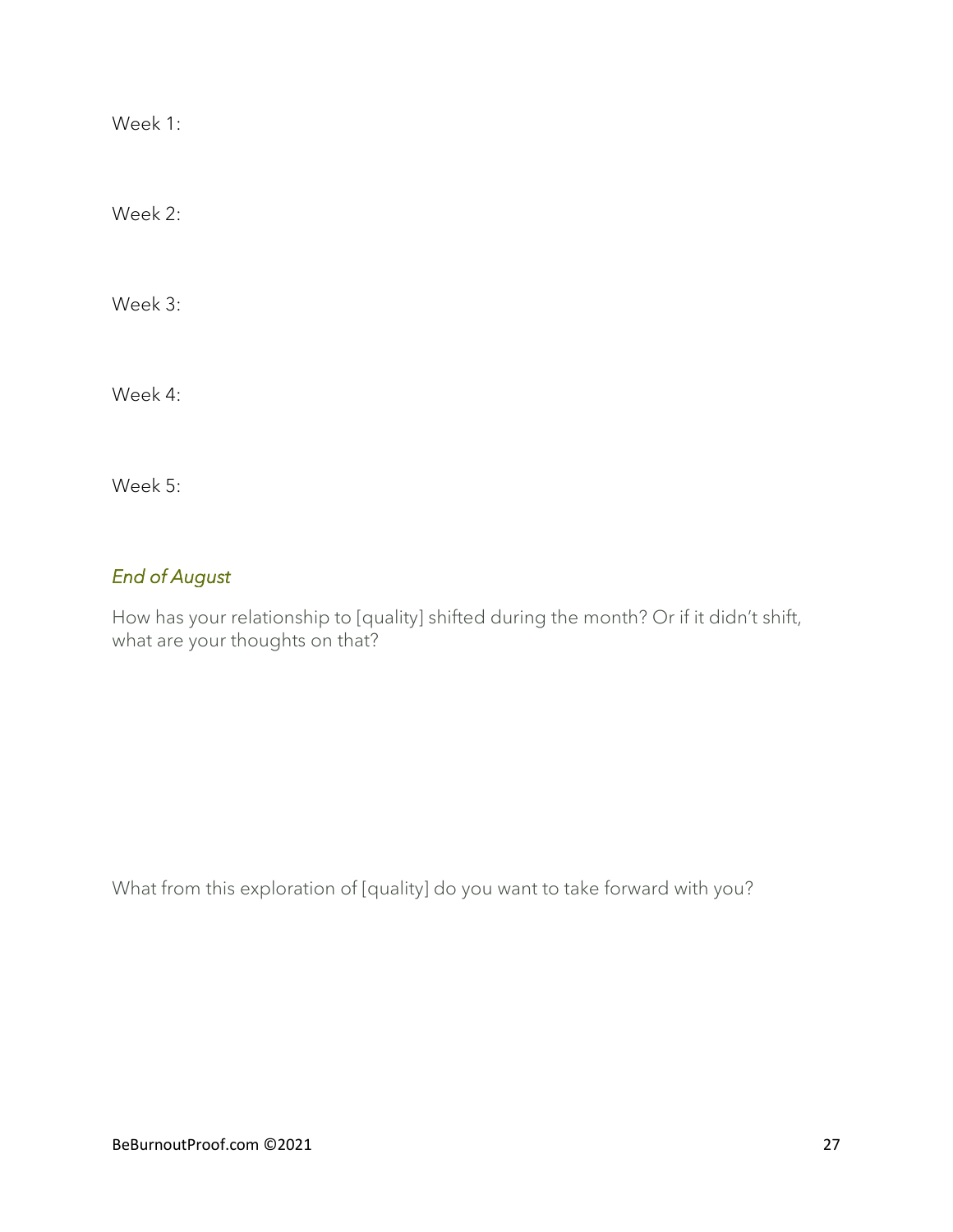## September is the month of \_\_\_\_\_\_\_\_\_\_\_\_\_\_\_\_\_\_\_\_\_\_\_\_

### *Beginning of September*

### Take some time to explore your current and past relationship to the quality.

How do you personally define [quality]? What does it mean to you?

What associations or memories do you have with [quality]? What is the mix of positive to neutral to negative?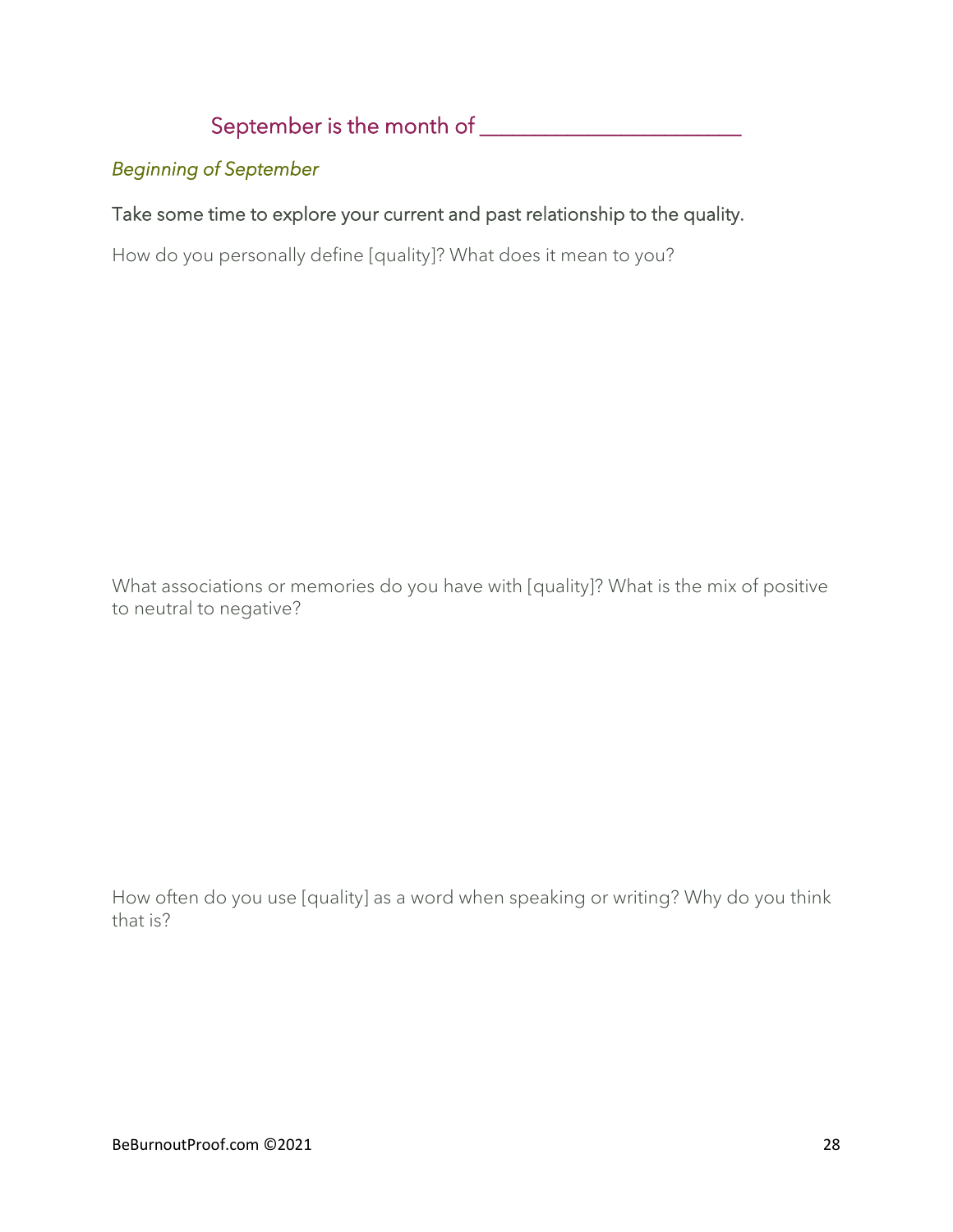If you had more of [quality] in your life, what would that mean for you? What about if you had less of it?

#### *Weekly Reflections*

Notice when [quality] comes up. Either its presence or absence. In you or in others. Take a few moments to reflect at the end of each week.

You can also play with invoking it when you are stuck or in a challenging situation. For example, you might ask yourself "how would the most [quality] person in the world approach this task/conversation/issue/etc.?" or "my touchstone for the month is [quality], how might I apply that here?"

Some people like to phrase qualities as affirmations like "I am [quality]" or "[quality] is abundant in my life when I remember to look for it.

Be open to how [quality] may show up during the month, especially as your attention/intention is on it.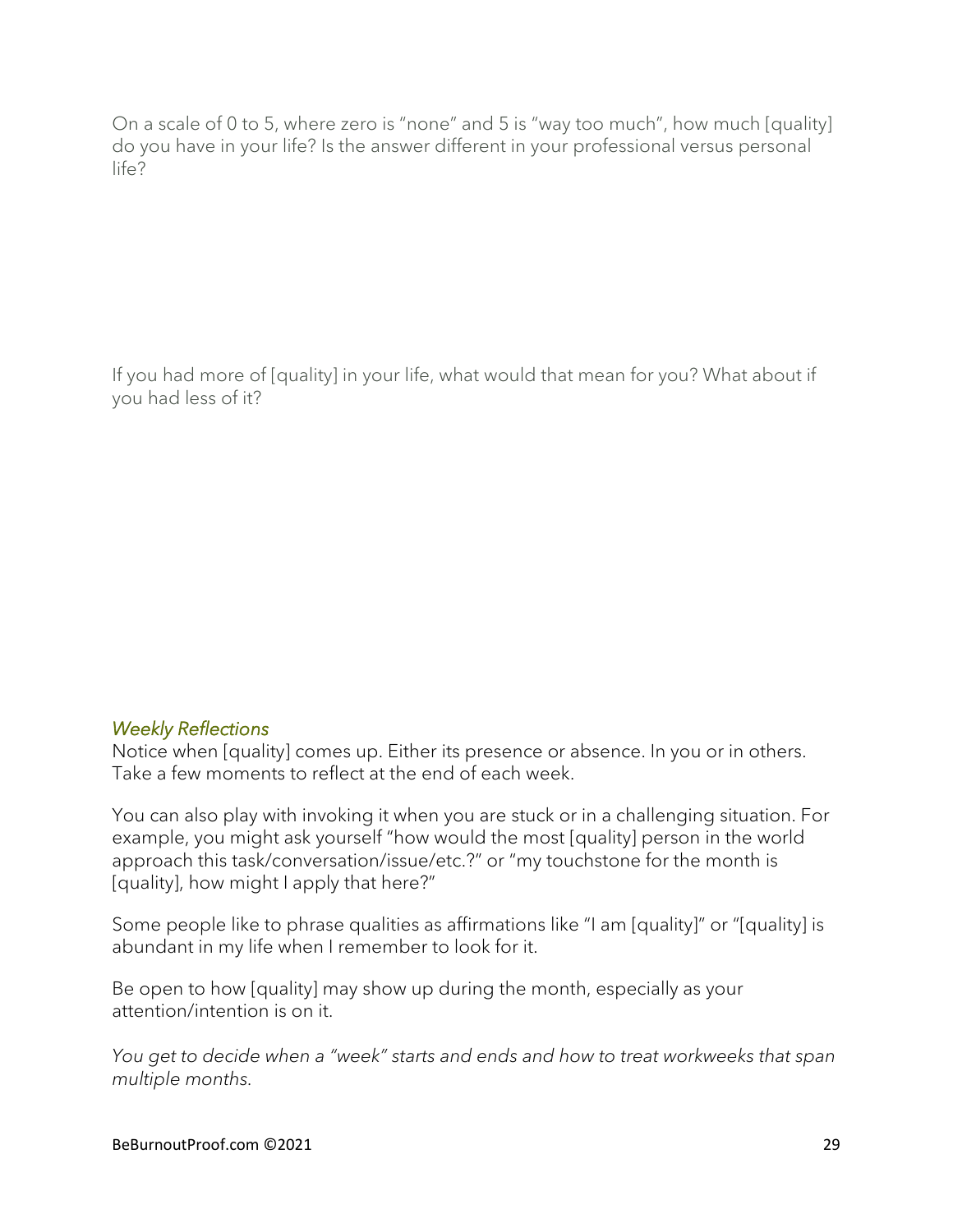Week 2:

Week 3:

Week 4:

Week 5:

### *End of September*

How has your relationship to [quality] shifted during the month? Or if it didn't shift, what are your thoughts on that?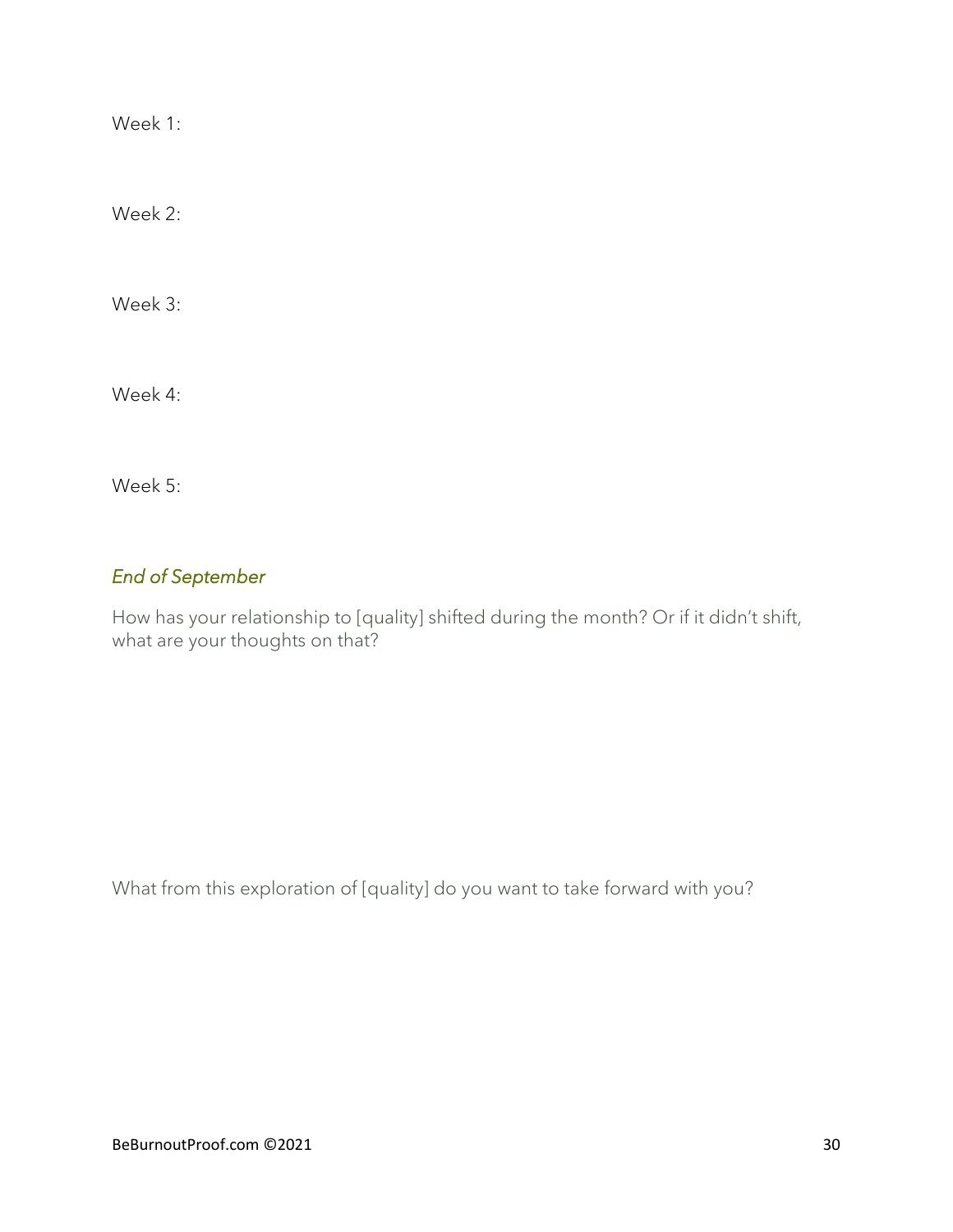## 3 rd Quarter Look Back

How do the last three month's qualities relate to one another? Do they complement or contradict each other in your life?

What was your experience like with using the qualities in this quarter?

Is there anything you'd like to try differently as you approach the next quarter?

Other thoughts: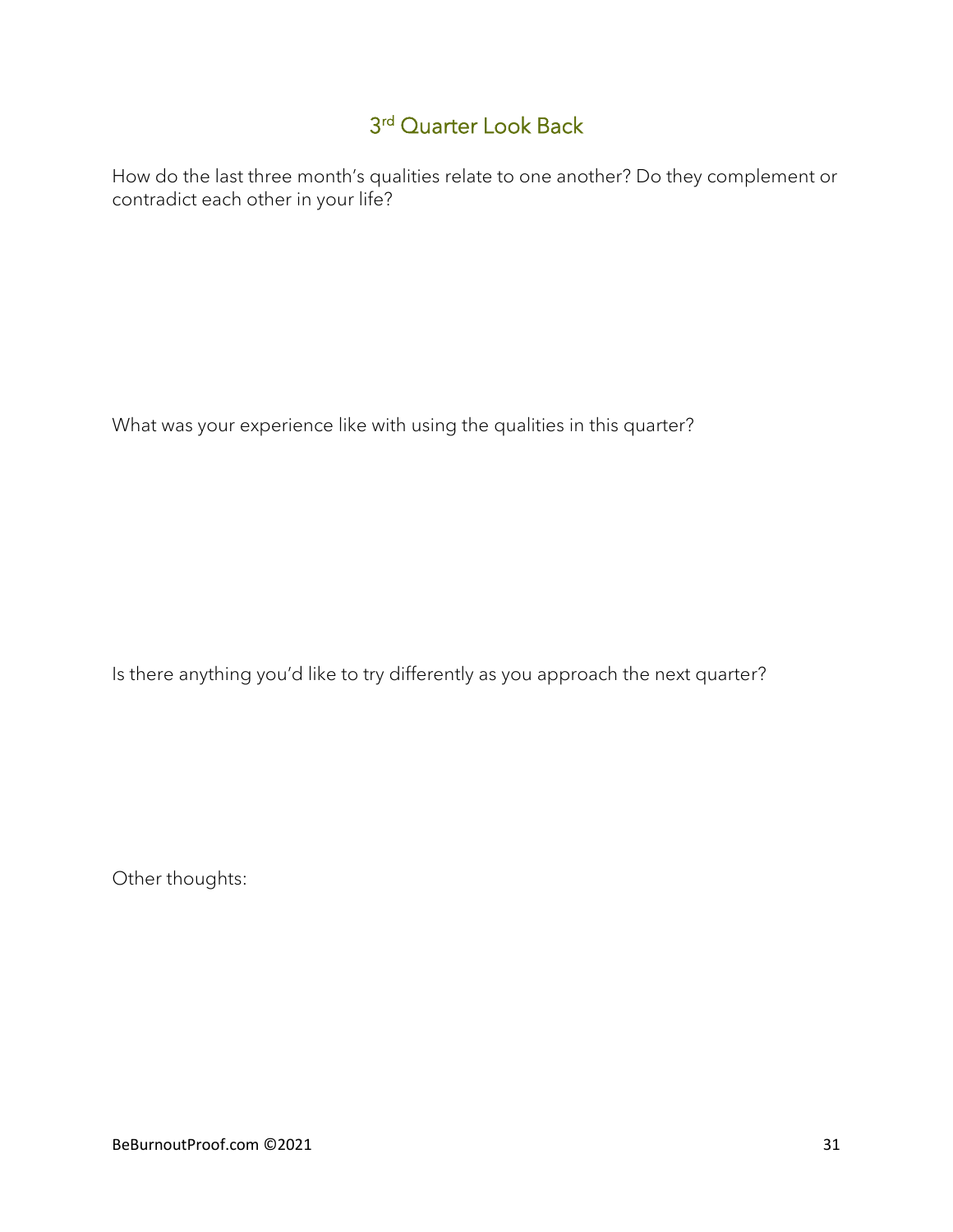October is the month of \_\_\_\_\_\_\_\_\_\_\_\_\_\_\_\_\_\_\_\_\_\_\_\_

## *Beginning of October*

### Take some time to explore your current and past relationship to the quality.

How do you personally define [quality]? What does it mean to you?

What associations or memories do you have with [quality]? What is the mix of positive to neutral to negative?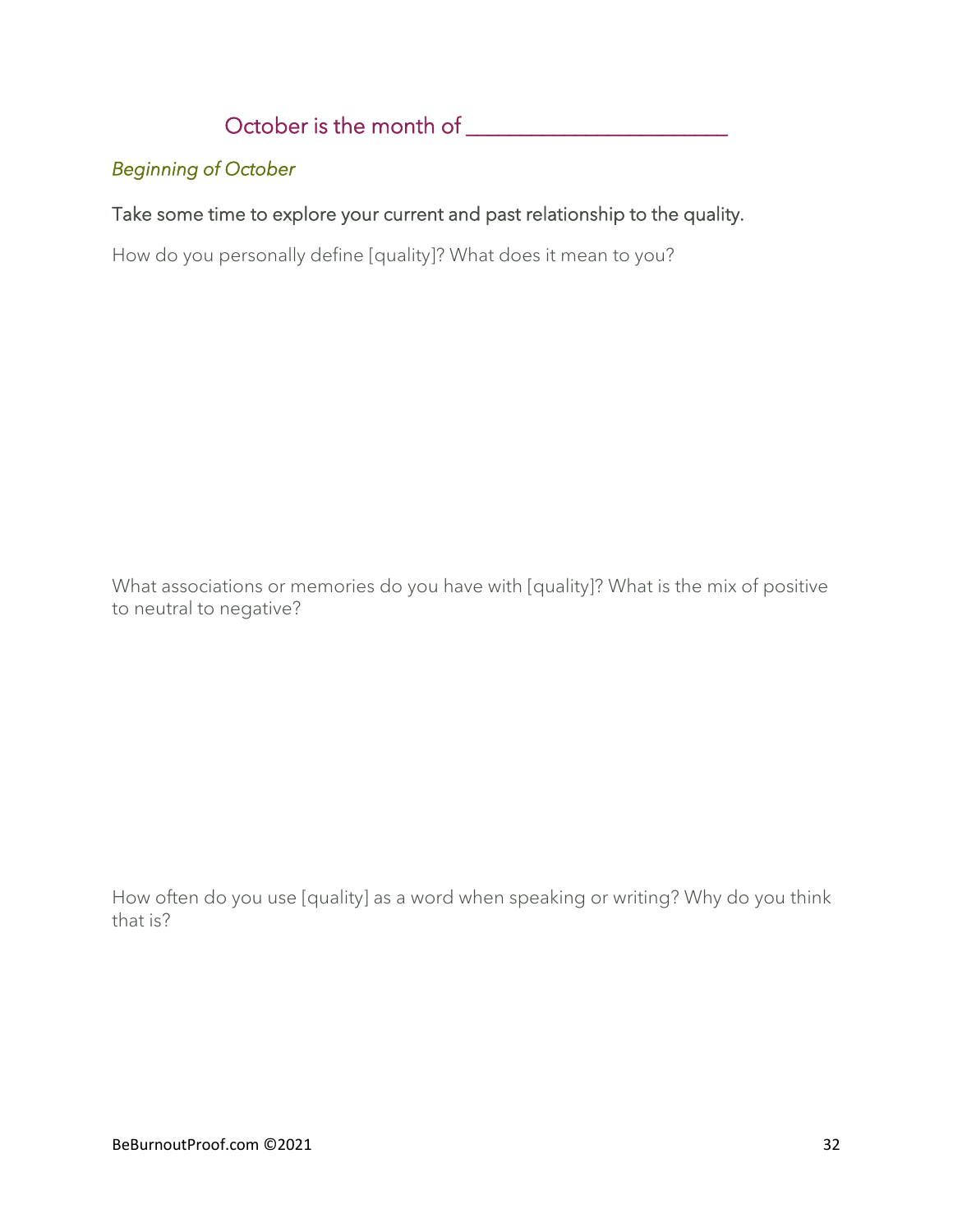If you had more of [quality] in your life, what would that mean for you? What about if you had less of it?

#### *Weekly Reflections*

Notice when [quality] comes up. Either its presence or absence. In you or in others. Take a few moments to reflect at the end of each week.

You can also play with invoking it when you are stuck or in a challenging situation. For example, you might ask yourself "how would the most [quality] person in the world approach this task/conversation/issue/etc.?" or "my touchstone for the month is [quality], how might I apply that here?"

Some people like to phrase qualities as affirmations like "I am [quality]" or "[quality] is abundant in my life when I remember to look for it.

Be open to how [quality] may show up during the month, especially as your attention/intention is on it.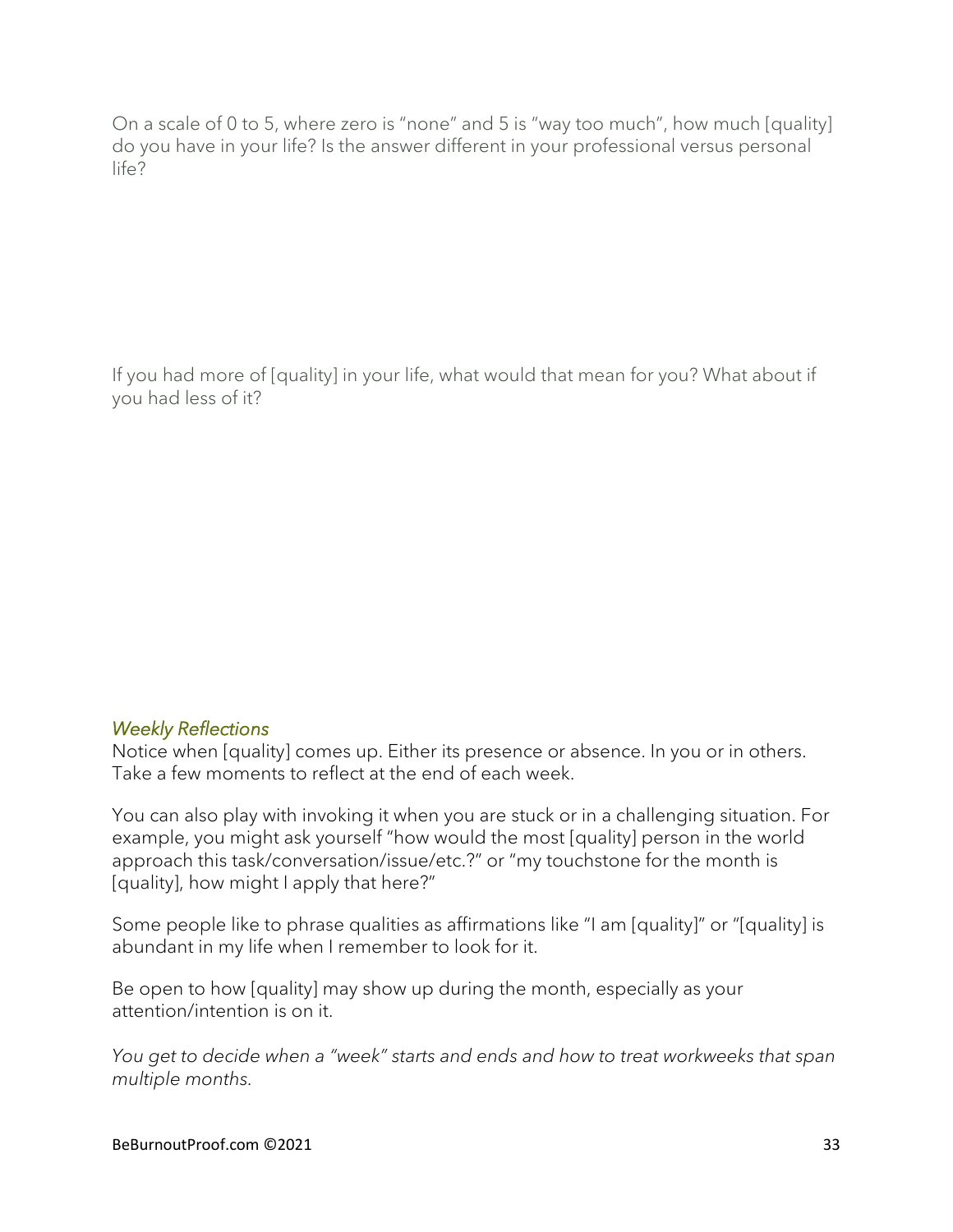Week 2:

Week 3:

Week 4:

Week 5:

### *End of October*

How has your relationship to [quality] shifted during the month? Or if it didn't shift, what are your thoughts on that?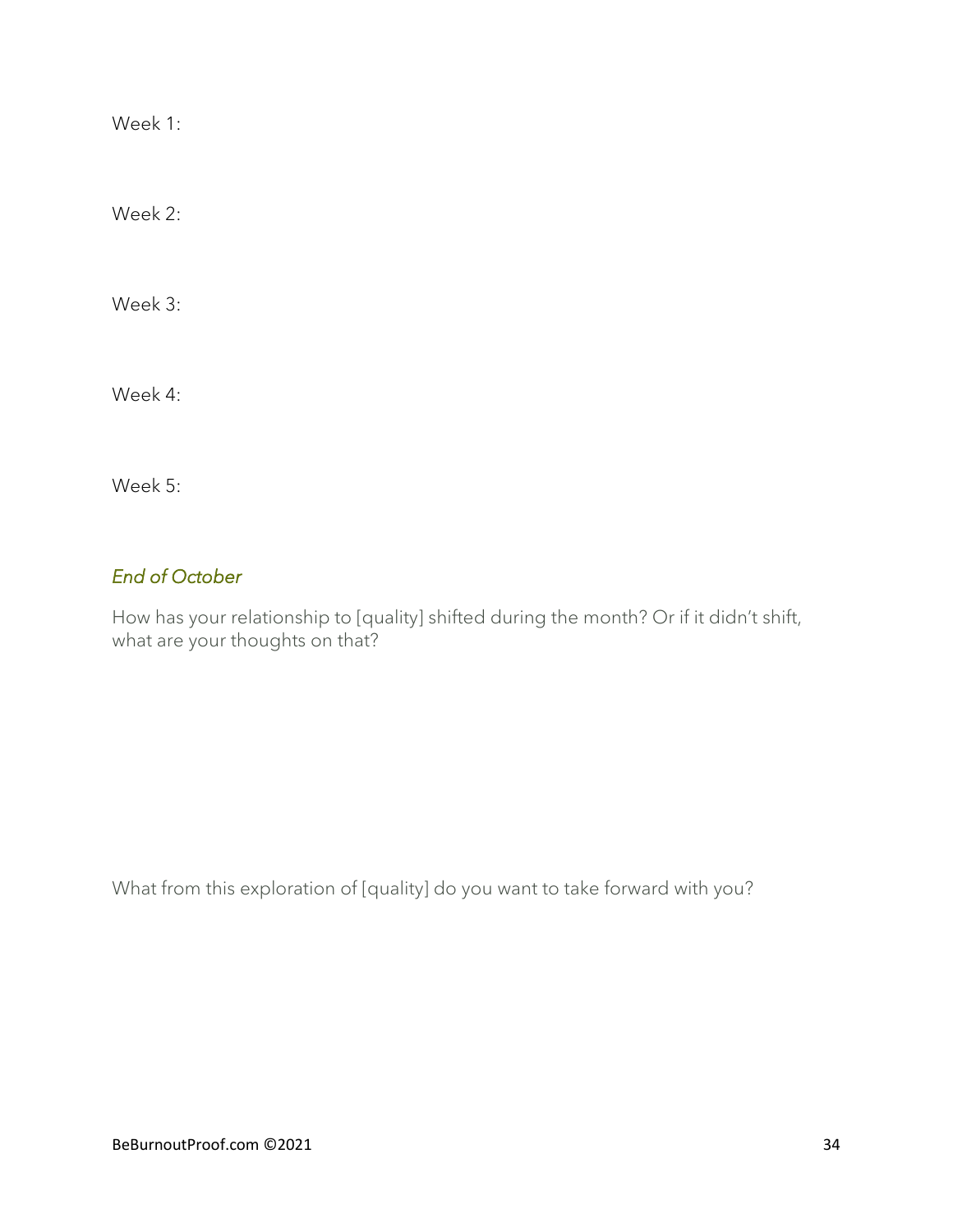November is the month of \_\_\_\_\_\_\_\_\_\_\_\_\_\_\_\_\_\_\_\_\_\_\_\_

### *Beginning of November*

### Take some time to explore your current and past relationship to the quality.

How do you personally define [quality]? What does it mean to you?

What associations or memories do you have with [quality]? What is the mix of positive to neutral to negative?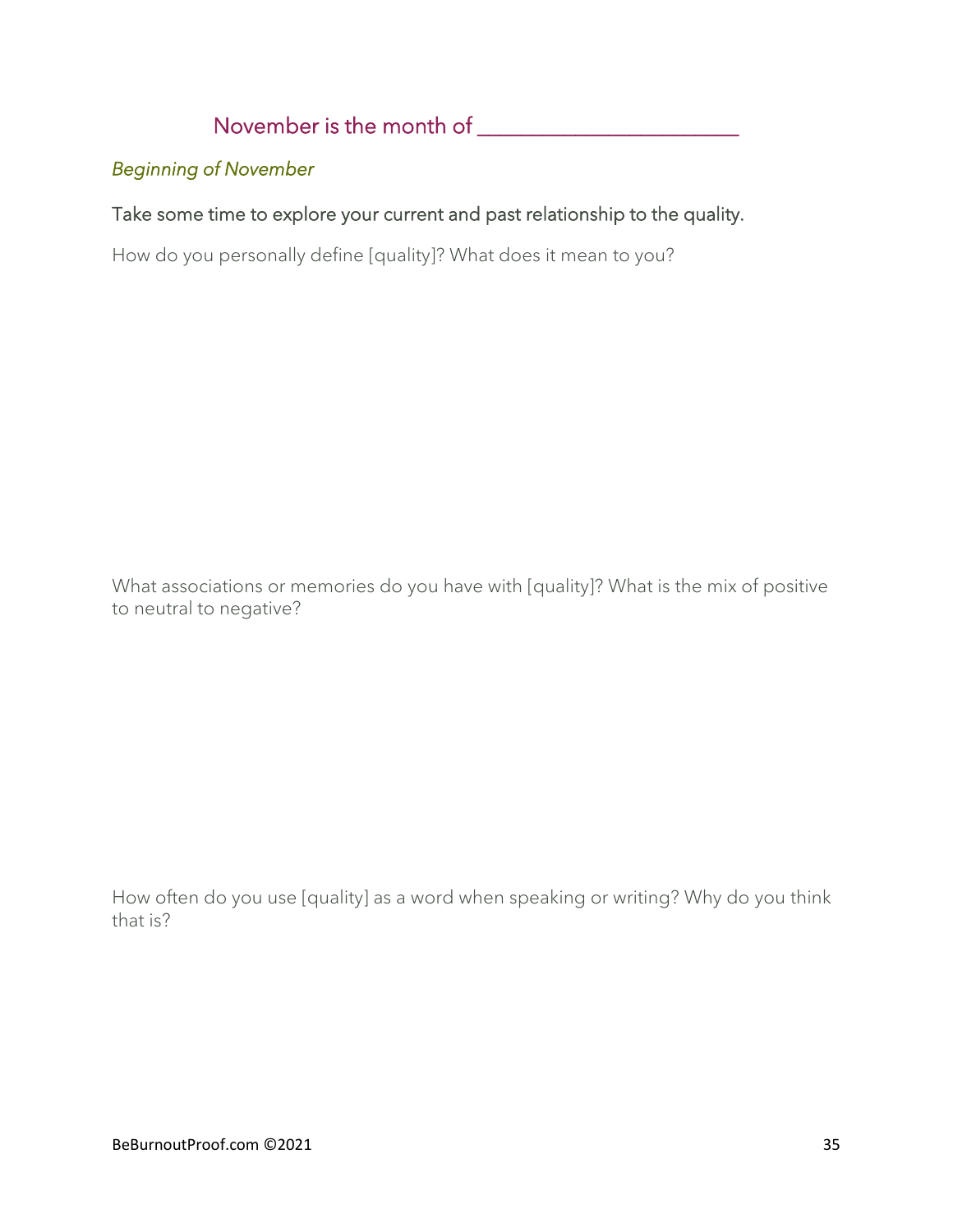If you had more of [quality] in your life, what would that mean for you? What about if you had less of it?

#### *Weekly Reflections*

Notice when [quality] comes up. Either its presence or absence. In you or in others. Take a few moments to reflect at the end of each week.

You can also play with invoking it when you are stuck or in a challenging situation. For example, you might ask yourself "how would the most [quality] person in the world approach this task/conversation/issue/etc.?" or "my touchstone for the month is [quality], how might I apply that here?"

Some people like to phrase qualities as affirmations like "I am [quality]" or "[quality] is abundant in my life when I remember to look for it.

Be open to how [quality] may show up during the month, especially as your attention/intention is on it.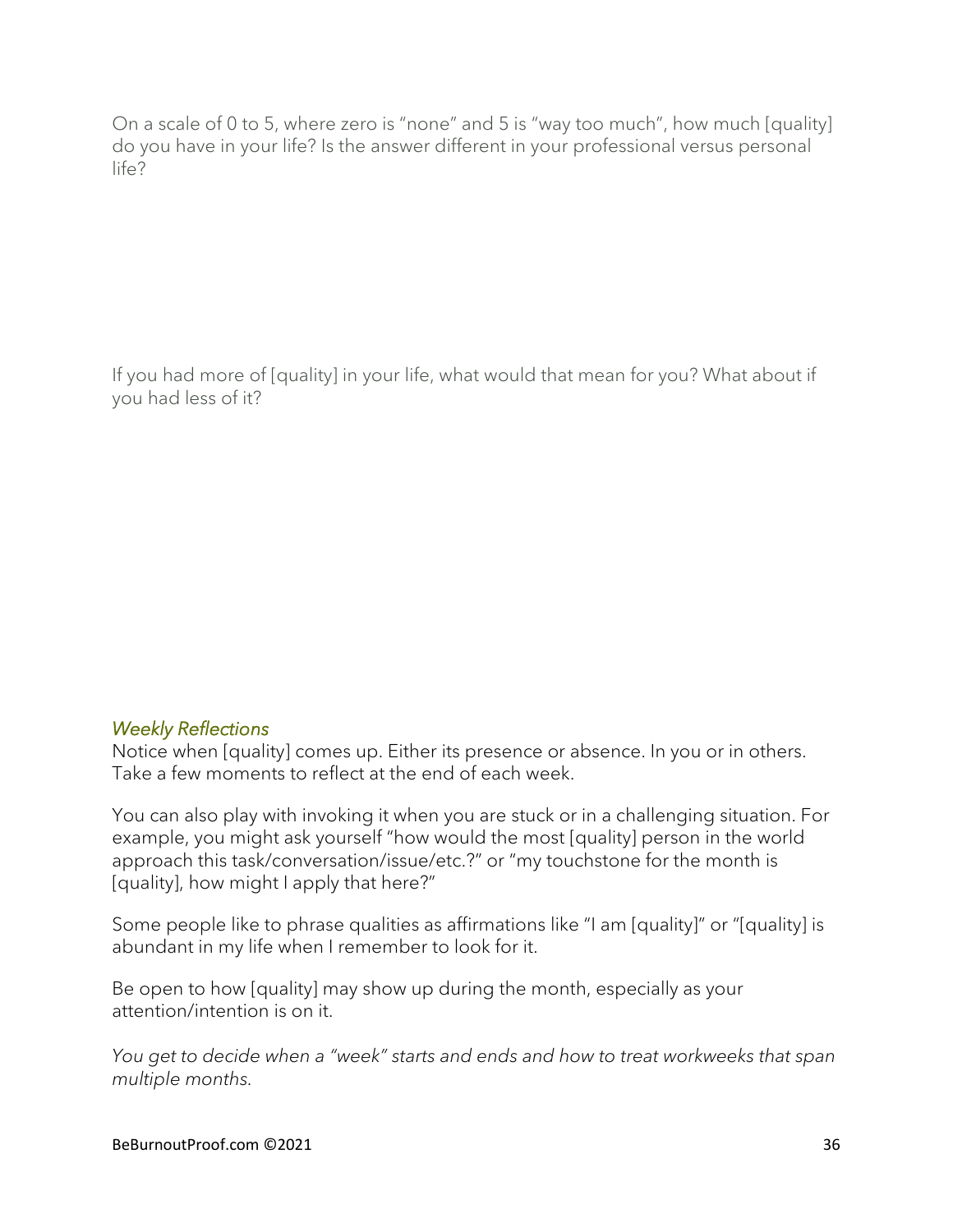Week 2:

Week 3:

Week 4:

Week 5:

### *End of November*

How has your relationship to [quality] shifted during the month? Or if it didn't shift, what are your thoughts on that?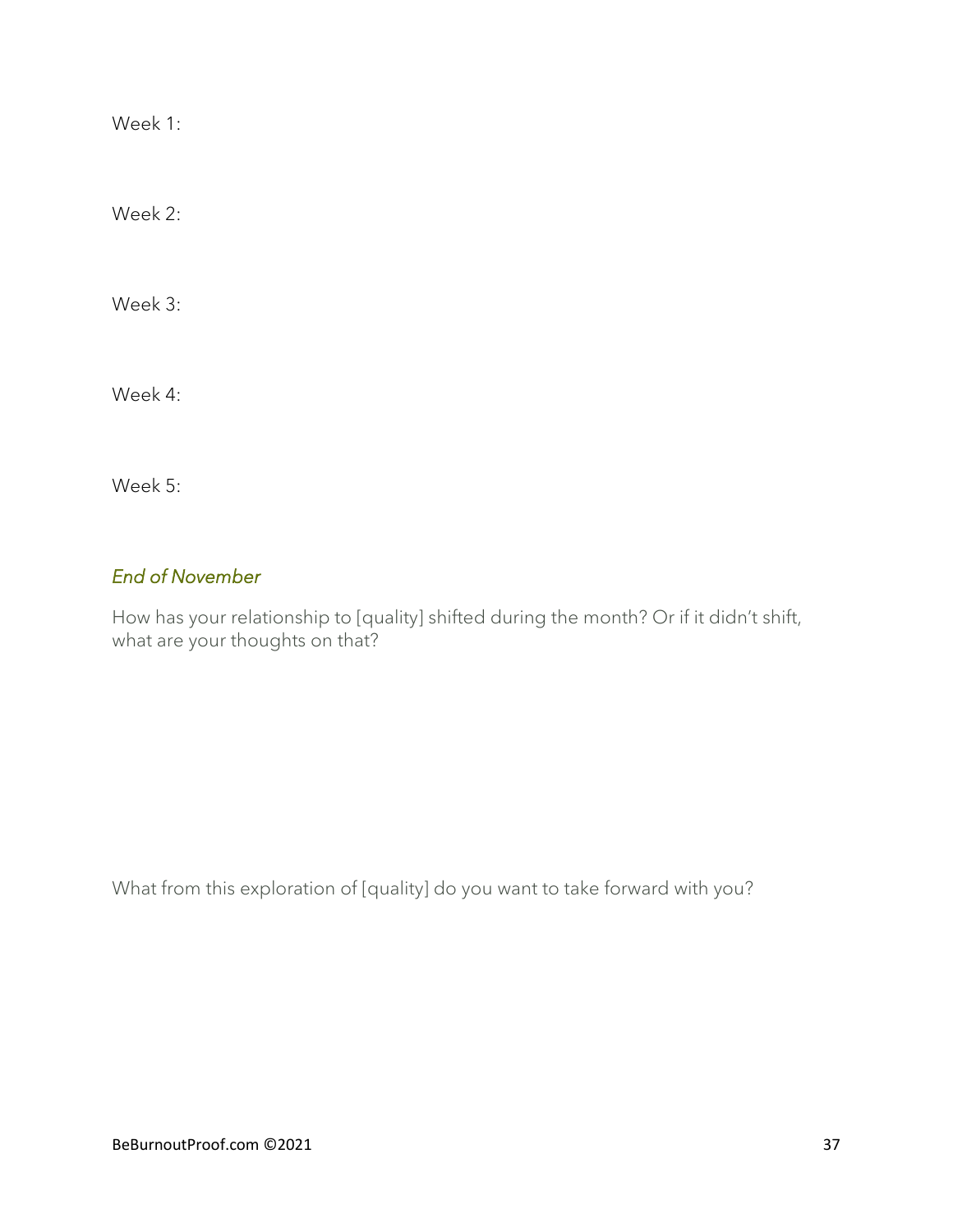December is the month of \_\_\_\_\_\_\_\_\_\_\_\_\_\_\_\_\_\_\_\_\_\_\_\_

### *Beginning of December*

### Take some time to explore your current and past relationship to the quality.

How do you personally define [quality]? What does it mean to you?

What associations or memories do you have with [quality]? What is the mix of positive to neutral to negative?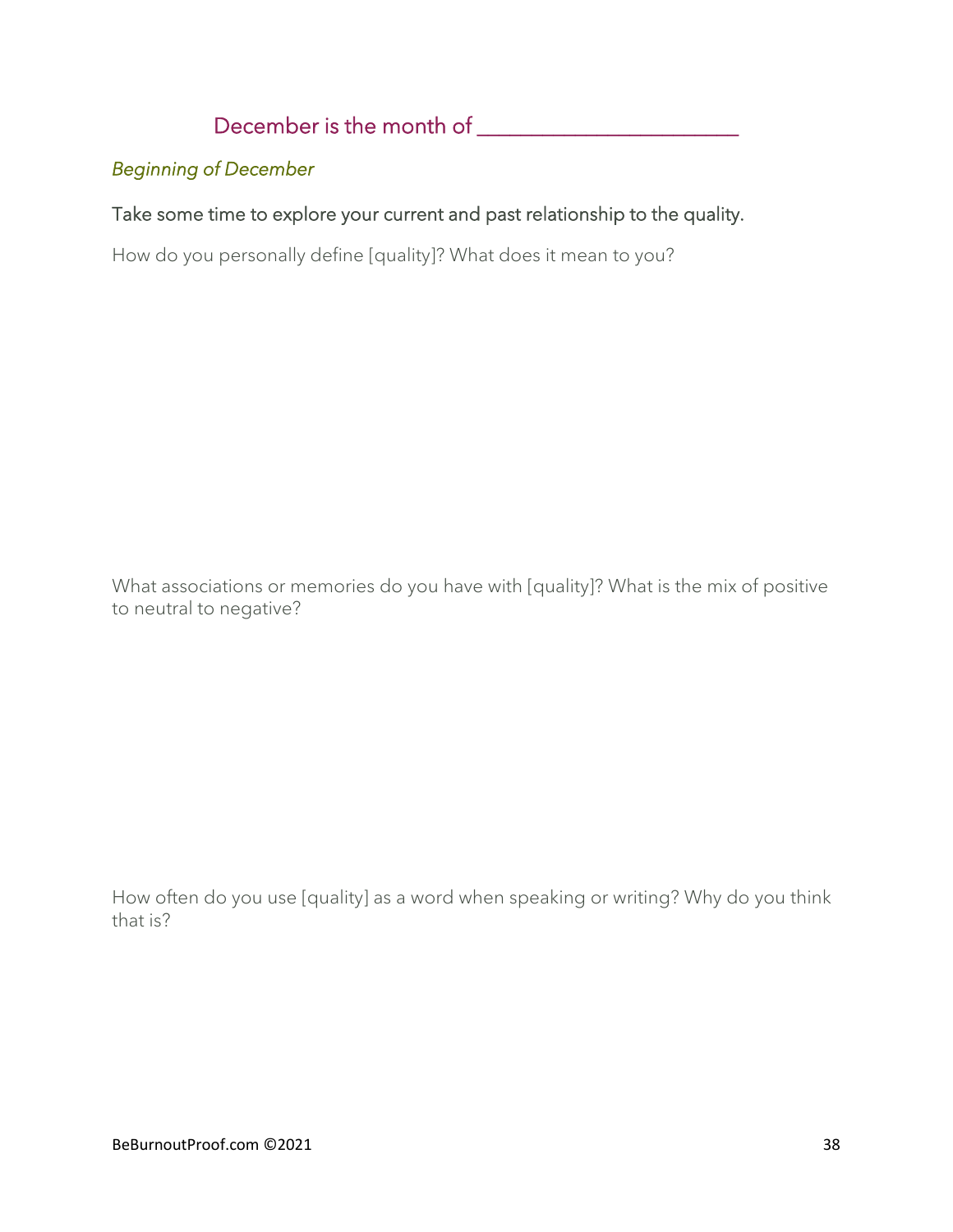If you had more of [quality] in your life, what would that mean for you? What about if you had less of it?

#### *Weekly Reflections*

Notice when [quality] comes up. Either its presence or absence. In you or in others. Take a few moments to reflect at the end of each week.

You can also play with invoking it when you are stuck or in a challenging situation. For example, you might ask yourself "how would the most [quality] person in the world approach this task/conversation/issue/etc.?" or "my touchstone for the month is [quality], how might I apply that here?"

Some people like to phrase qualities as affirmations like "I am [quality]" or "[quality] is abundant in my life when I remember to look for it.

Be open to how [quality] may show up during the month, especially as your attention/intention is on it.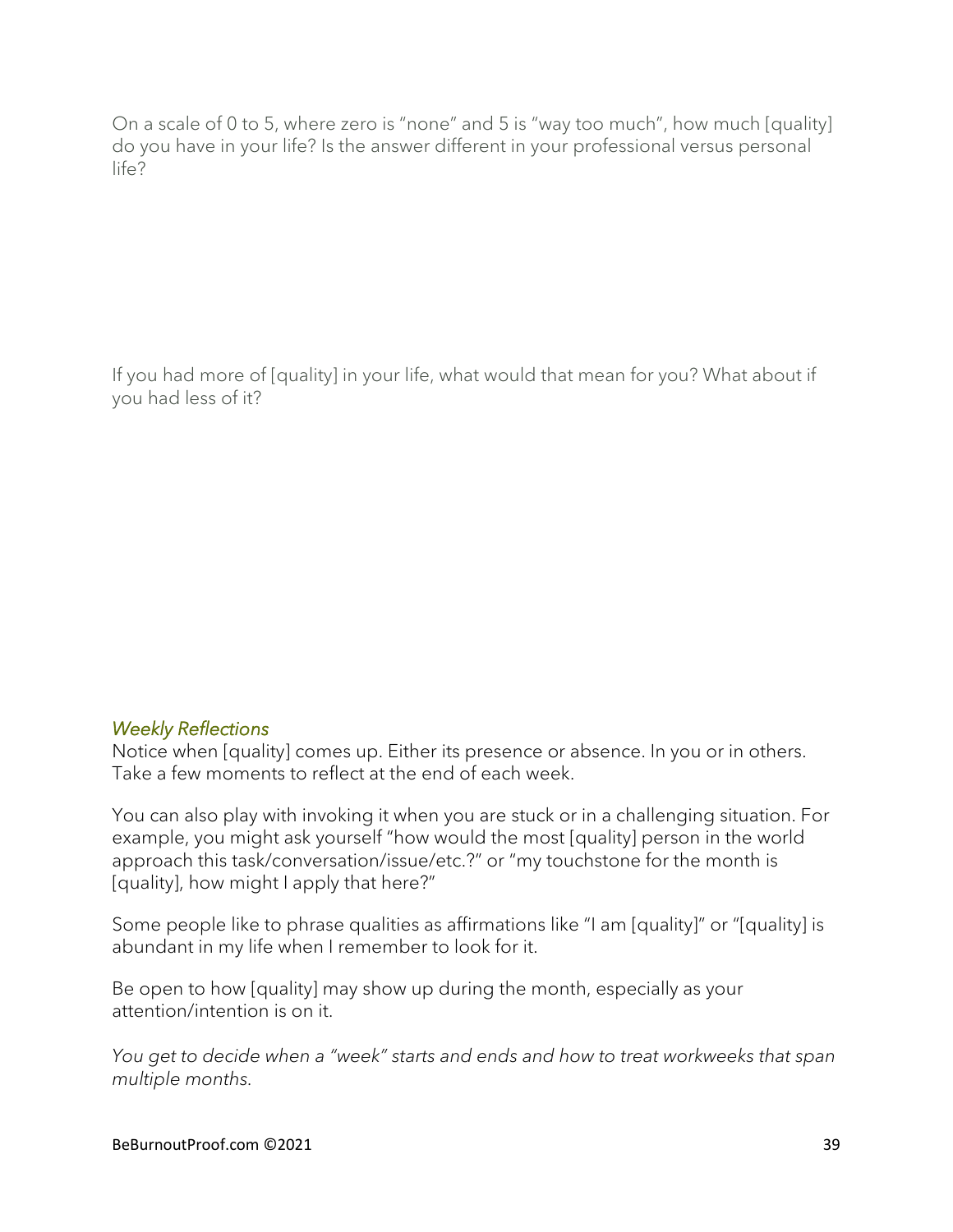Week 2:

Week 3:

Week 4:

Week 5:

### *End of December*

How has your relationship to [quality] shifted during the month? Or if it didn't shift, what are your thoughts on that?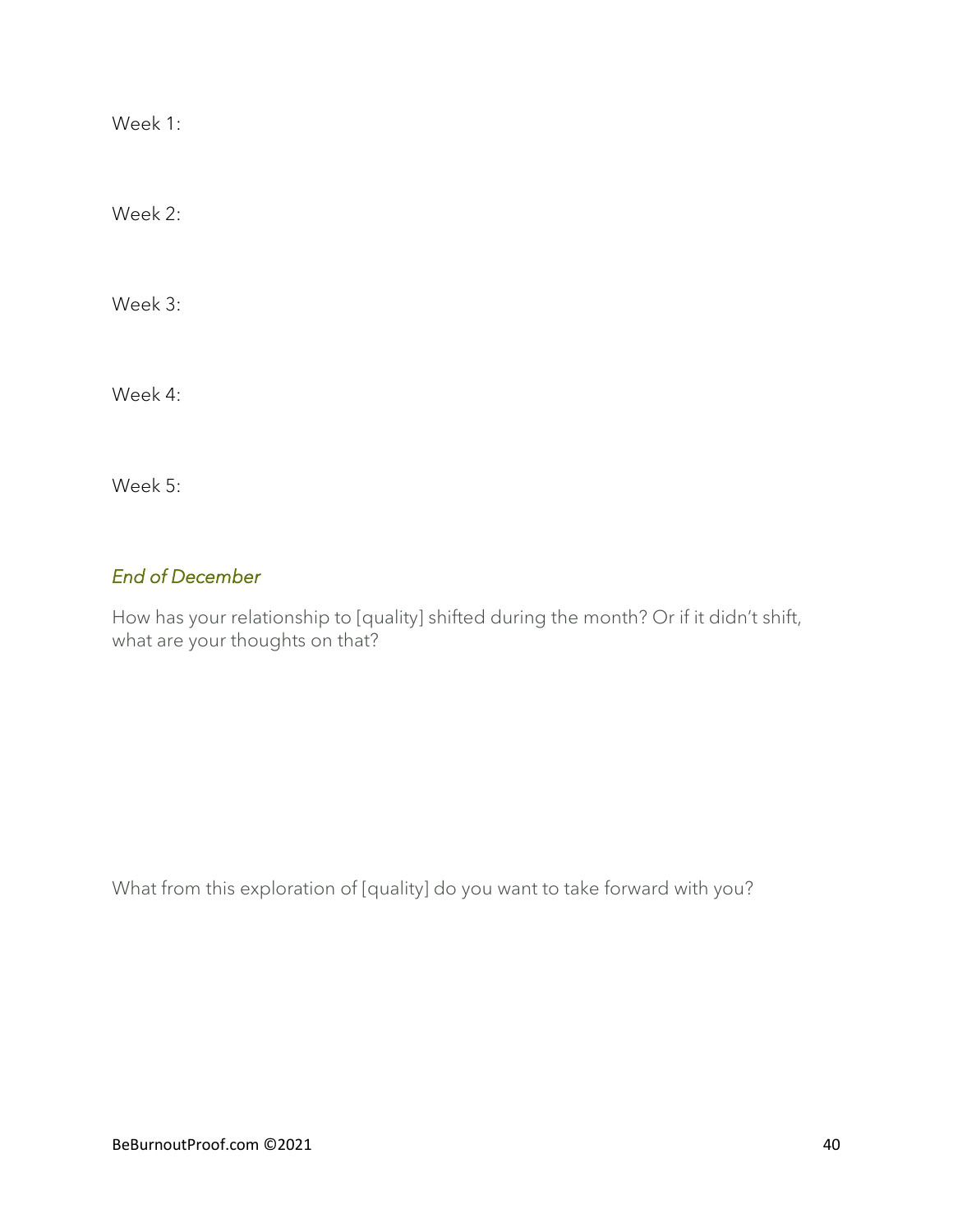## 4 th Quarter Look Back

How do the last three month's qualities relate to one another? Do they complement or contradict each other in your life?

What was your experience like with using the qualities in this quarter?

Is there anything you'd like to try differently as you approach the next quarter?

Other thoughts: